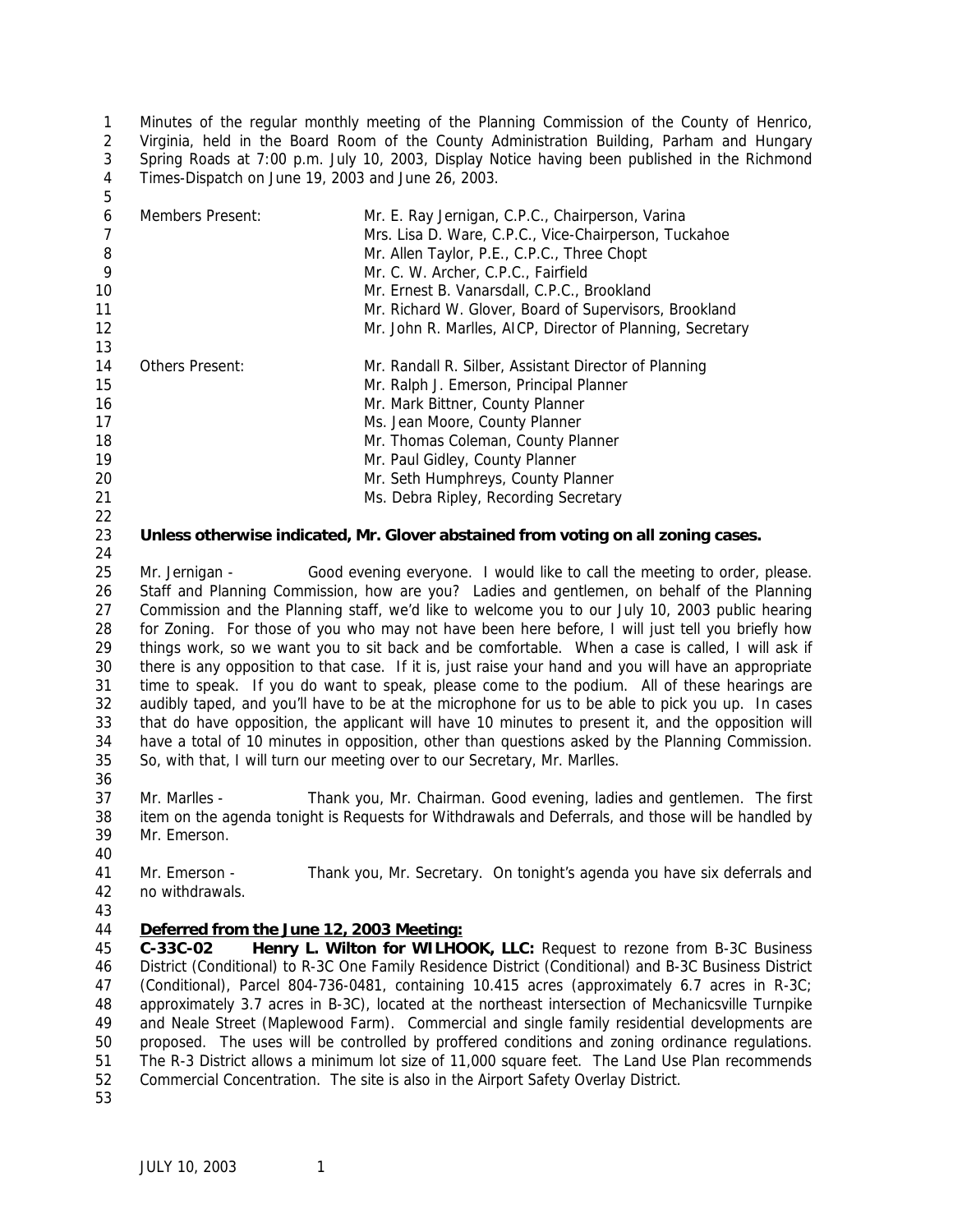Mr. Emerson - The deferral is requested to the September 11, 2003 meeting.

 Mr. Jernigan - Is there any opposition to the deferral of Case C-33C-02? No opposition. Mr. Archer.

 Mr. Archer - Mr. Chairman, I move deferral of Case C-33C-02, Henry L. Wilton for WILHOOK, LLC, to the September 11, 2003 meeting, at the request of the applicant.

Mr. Vanarsdall - Second.

 Mr. Jernigan - We have a motion by Mr. Archer and a second by Mr. Vanarsdall. All in favor say aye. All opposed say no. The ayes have it. The motion is passed. 

 At the request of the applicant, the Planning Commission deferred Case C-33C-02, Henry L. Wilton for WILHOOK, LLC, to its meeting on September 11, 2003.

## *Deferred from the May 15, 2003 Meeting:*

 **C-18C-03 James W. Theobald for Commercial Net Lease Realty Services, Inc.:** Request to conditionally rezone from B-3 Business District and A-1 Agricultural District to B-2C Business District (Conditional), Parcel 741-761-8112 and part of Parcel 741-761-8532, containing approximately 2.899 acres, located at the southeast intersection of W. Broad Street (U. S. Route 250) and Three Chopt Lane. A retail use is proposed. The use will be controlled by proffered conditions and zoning ordinance regulations. The Land Use Plan recommends Office and Commercial Concentration. 

- Mr. Emerson The deferral is requested to the September 11, 2003 meeting.
- 81 Mr. Jernigan Is there any opposition to the deferral of Case C-18C-03? No opposition. Mr. Taylor.
- Mr. Taylor Mr. Chairman, I move deferral of Case C-18C-03, James W. Theobald for Commercial Net Lease Realty Services, Inc. to September 11, 2003, at the request of the applicant.
- 87 Mr. Archer Second.

 Mr. Jernigan - We have a motion by Mr. Taylor and a second by Mr. Archer. All in favor say aye. All opposed say no. The ayes have it. The motion is passed.

 At the request of the applicant, the Planning Commission deferred Case C-18C-03, James W. Theobald for Commercial Net Lease Realty Services, Inc. to its meeting on September 11, 2003.

### *Deferred from the June 12, 2003 Meeting:*

 **C-24C-03 James W. Theobald for Edward Rose Properties, Inc. and Springfield Land Development Group:** Request to conditionally rezone from A-1 Agricultural District to R-5C General Residence District (Conditional) and B-3C Business District (Conditional), Parcels 730-765- 7288 and 730-766-8989, containing approximately 55.064 acres (B-3C - 16.00 ac.; R-5C – 39.064 ac.), located on the north line of W. Broad Street (U. S. Route 250) at the Goochland County Line approximately 876 feet west of Cold Hill Lane. A multi-family residential and automotive sales/repair development is proposed. The R-5 District allows a density up to 14.52 units per acre. The Land Use Plan recommends Mixed Use development and Environmental Protection Area. The site is also in the West Broad Street Overlay District.

Mr. Emerson - The deferral is requested to the August 14, 2003 meeting.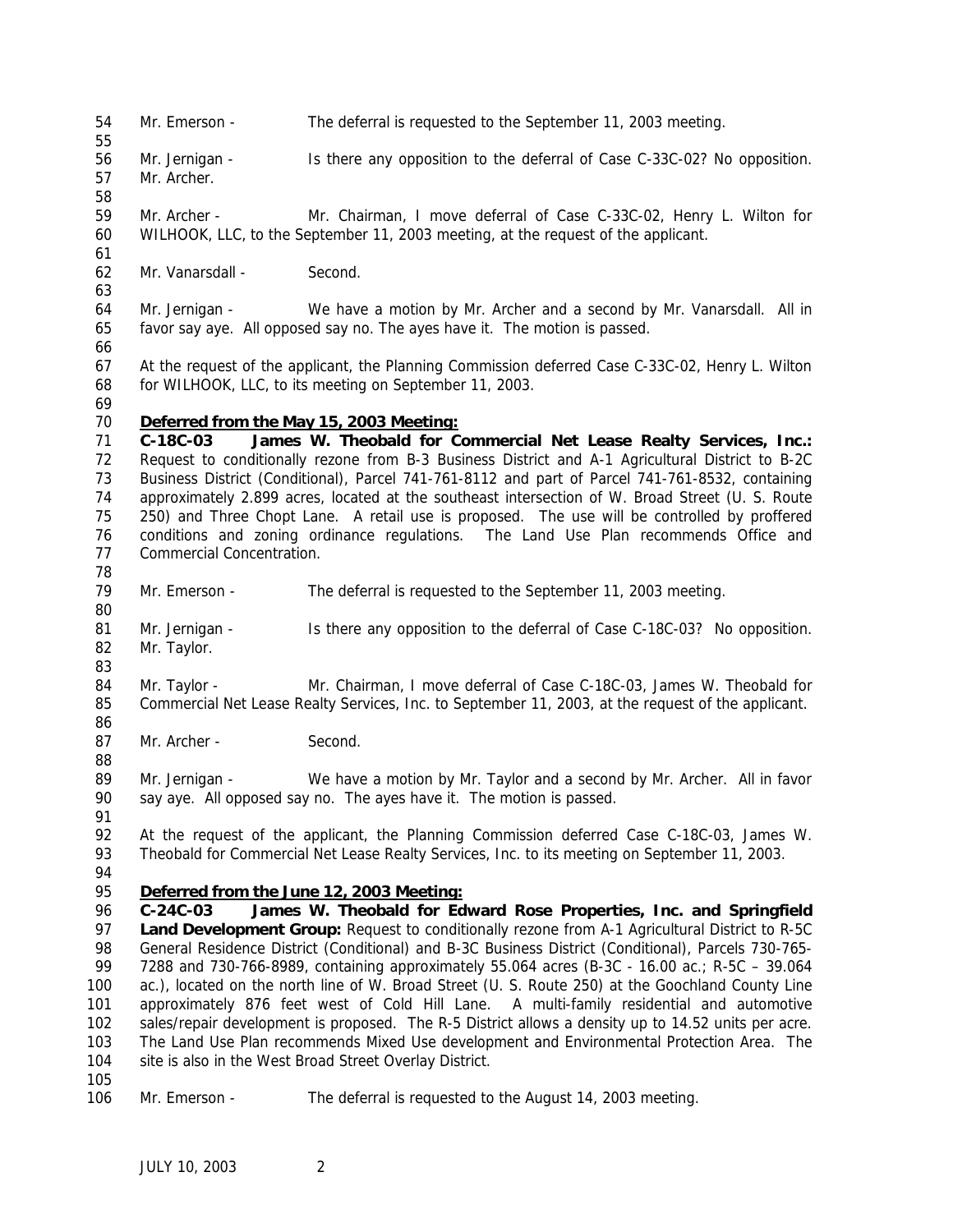Mr. Jernigan - Is there any opposition to the deferral of Case C-24C-03? No opposition. Mr. Taylor.

 Mr. Taylor - Mr. Chairman, I move deferral of Case C-24C-03, James W. Theobald for Edward Rose Properties, Inc. and Springfield Land Development Group, to August 14, 2003, at the request of the applicant.

115 Mr. Vanarsdall - Second.

117 Mr. Jernigan - We have a motion by Mr. Taylor and a second by Mr. Vanarsdall. All in favor say aye. All opposed say no. The ayes have it. The motion passes. 

 At the request of the applicant, the Planning Commission deferred Case C-24C-03, James W. Theobald for Edward Rose Properties, Inc. and Springfield Land Development Group, to its meeting on August 14, 2003.

## *Deferred from the June 12, 2003 Meeting:*

 **C-25C-03 Henry L. Wilton for Wilton Companies LLC:** Request to conditionally rezone from O-3C Office District (Conditional) to B-2C Business District (Conditional), Parcel 737-751-4601 and part of Parcel 737-751-4028, containing 11.495 acres, located at the northeast intersection of Ridgefield Parkway and dedicated John Rolfe Parkway right-of-way. Retail businesses with limited office uses are proposed. The use will be controlled by proffered conditions and zoning ordinance regulations. The Land Use Plan recommends Urban Residential, 3.4 to 6.8 units net density per 131 acre, and Office.

Mr. Emerson - The deferral is requested to the August 14, 2003 meeting.

- Mr. Jernigan Is there any opposition to the deferral of Case C-25C-03? Mrs. Ware, no opposition.
- Mrs. Ware I move that Case C-25C-03, Henry L. Wilton for Wilton Companies, LLC, be deferred to the August 14, 2003 meeting, at the applicant's request.
- 141 Mr. Vanarsdall Second.

 Mr. Jernigan - We have a motion by Mrs. Ware and a second by Mr. Vanarsdall. All in favor say aye. All opposed say no. The ayes have it. The motion is passed.

 At the request of the applicant, the Planning Commission deferred Case C-25C-03, Henry L. Wilton for Wilton Companies, LLC, to its meeting on August 14, 2003.

- **C-32C-03 William R. Cawthorn for Amir Zinat:** Request to conditionally rezone from RTHC Residential Townhouse District (Conditional) to R-5C General Residence District (Conditional), Parcel 749-755-3834, containing approximately 3.33 acres, located on the south line of Three Chopt Road approximately 575 feet east of Cedarfield Parkway. A child care center or multi-family residences are proposed. The use will be controlled by proffered conditions and zoning ordinance regulations. The R-5 District allows a density up to 14.52 units per acre. The Land Use Plan recommends Urban Residential, 3.4 to 6.8 units net density per acre, and Environmental Protection Area.
- Mr. Emerson Deferral is requested to the September 11, 2003 meeting.
-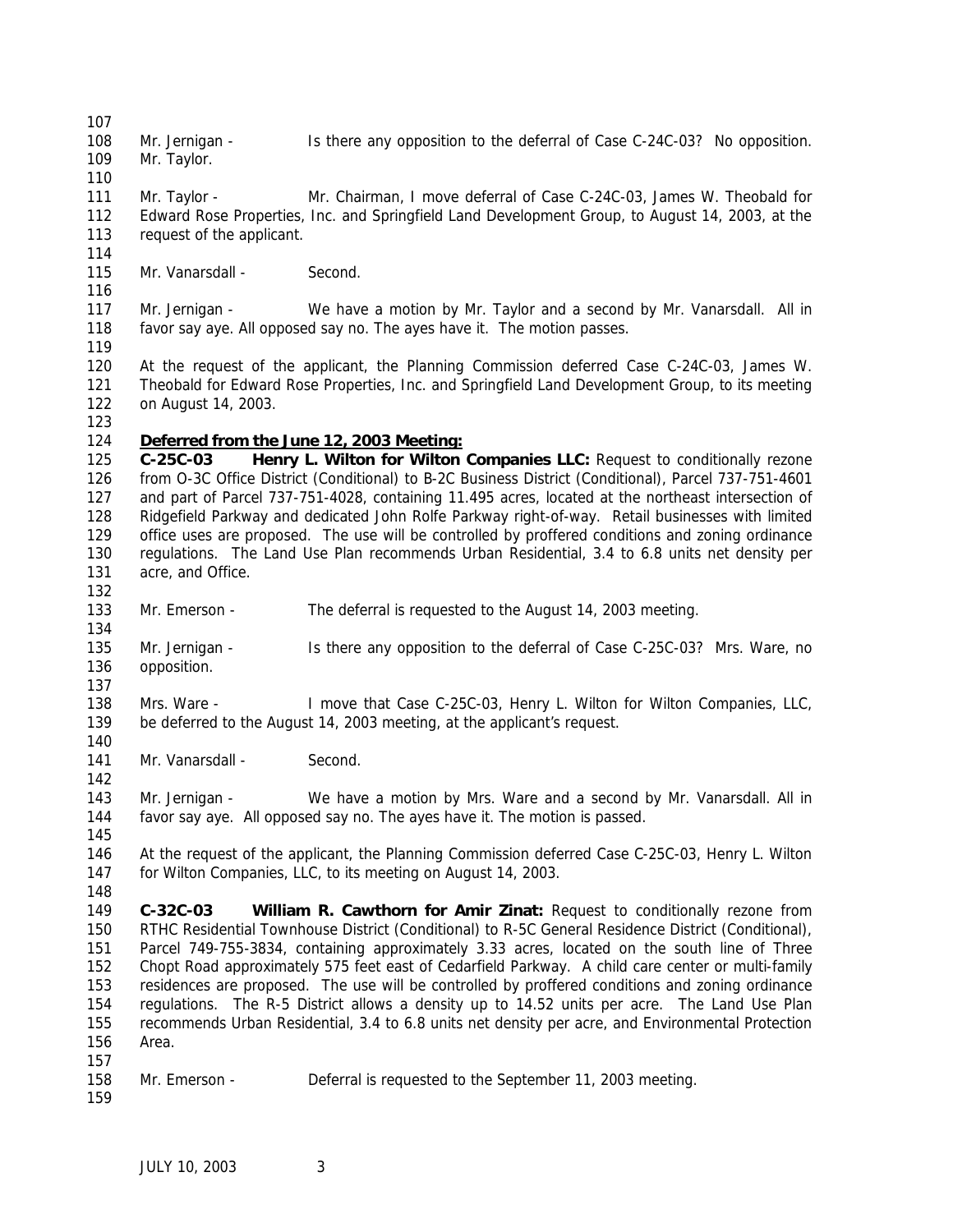Mr. Jernigan - Is there any opposition to deferral of Case C-32C-03? No opposition. Mrs. Ware. Mrs. Ware - I move that Case C-32C-03 be deferred to the September 11, 2003 meeting, at the applicant's request. Mr. Vanarsdall - Second. Mr. Jernigan - We have a motion by Mrs. Ware and a second by Mr. Vanarsdall. All in favor say aye. All opposed say no. The ayes have it. The motion is passed. At the applicant's request, the Planning Commission deferred Case C-32C-03, William R. Cawthorn for Amir Zinat, to its meeting on September 11, 2003. **C-35C-03 Gary Weinberger:** Request to amend proffered conditions accepted with rezoning case C-43C-94, on Parcel 818-707-0077, containing approximately 5 acres, located at the southwest intersection of Charles City and Miller Roads. The applicant proposes to amend Proffer 3 related to building height. The existing zoning is M-2C General Industrial District (Conditional). The Land Use Plan recommends Heavy Industry. The site is also in the Airport Safety Overlay District. Mr. Emerson - The deferral is requested to the August 14, 2003 meeting. 183 Mr. Jernigan - Is there any opposition to the deferral of Case C-35C-03? With that, I will make a motion to defer Case C-35C-03 to the August 14, 2003 meeting, at the request of the applicant. 187 Mr. Vanarsdall - Second. 189 Mr. Jernigan - We have a motion by Mr. Jernigan and a second by Mr. Vanarsdall. All in favor say aye. All opposed say no. The ayes have it. The motion passes. At the request of the applicant, the Planning Commission deferred Case C-35C-03, Gary Weinberger, to its meeting on August 14, 2003. 195 Mr. Emerson - Mr. Chairman, that completes the Withdrawals and Deferrals unless the Commission has additional ones to add tonight. Mr. Taylor - Mr. Chairman, I have some other cases that I would like to recommend for deferral. 201 Mr. Jernigan - All right, Mr. Taylor. Mr. Taylor - These cases are all in or near the Northwest Quadrant Study Area, and as you know, there are large scale issues that affect this area of the County. The first issue that I want to discuss is the rate of growth of major development in this area. Right now it is characterized by rapid residential growth, and the planning for it is really getting to be a challenge. Planning staff is studying development trends in this area to meet this challenge, and it is going to be some time before all of the issues are resolved. Another issue that we are facing is the Major Thoroughfare Plan. The Department of Public Works has stated that all of the roadways identified on the Plan should be constructed to handle traffic flow in this area of the County. This includes North Gayton Road Extension across Interstate 64.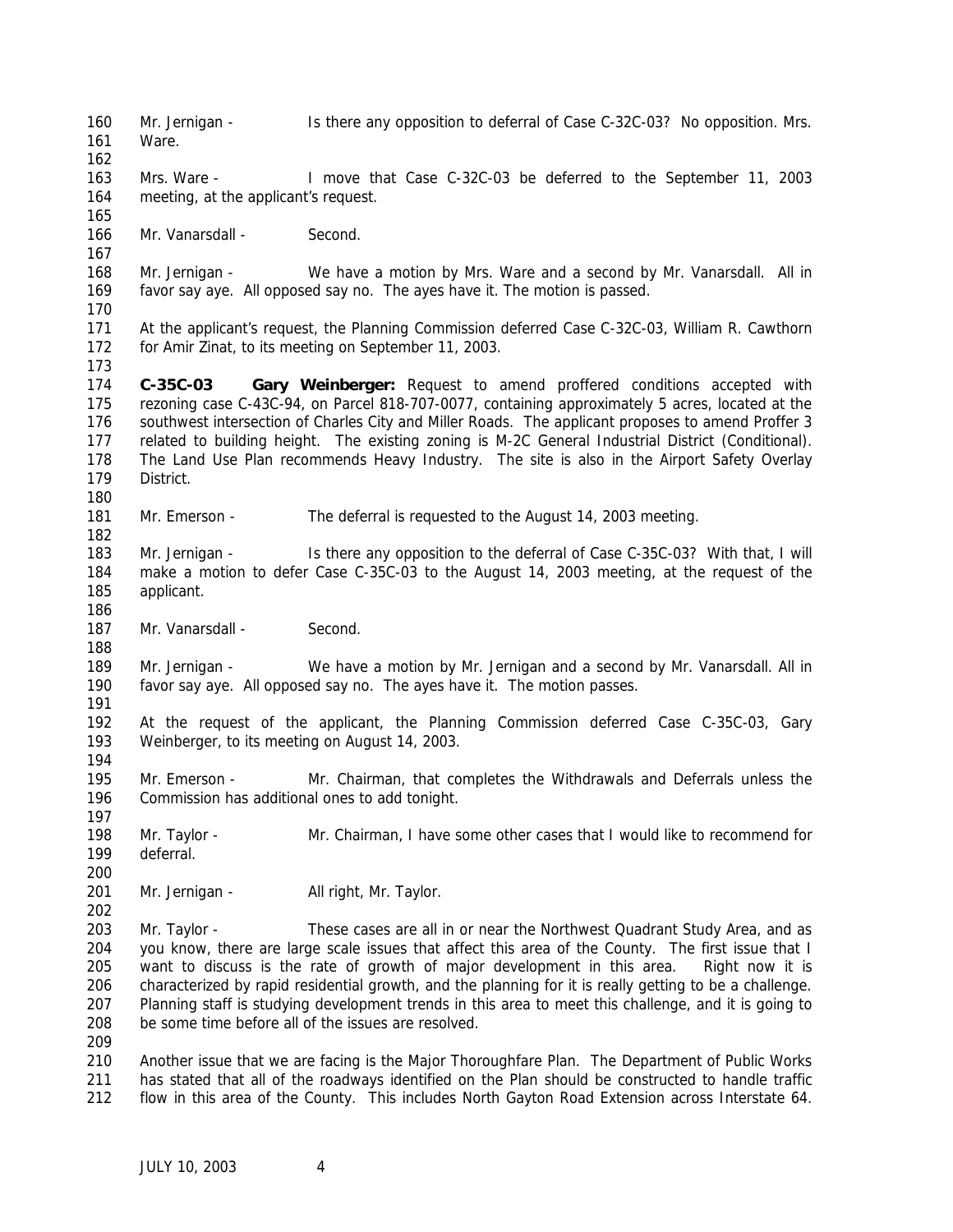Given these issues, I feel the applications are premature and should be deferred for these cases 214 until we can address the area.

 With that in mind, first I would like to recommend Case C-15C-03, Andrew M. Condlin for Windsor Enterprises, be deferred for 30 days to the August 14, 2003. This is a request for single-family development on the south line of Nuckols Road adjacent to Luxford at Berkley Subdivision.

### *Deferred from the June 12, 2003 Meeting:*

 **C-15C-03 Andrew M. Condlin for Windsor Enterprises:** Request to conditionally rezone from A-1 Agricultural District to R-2AC One Family Residence District (Conditional), Parcels 740- 775-9712, 740-774-4255, 739-774-4564, 740-774-1407, 740-771-4107, 740-773-4426, 740-772- 8110, 740-775-5801, and part of Parcel 740-771-4780, containing 128.4 acres, located beginning on the south line of Nuckols Road, the northern terminus of Luxford Place and the southern and western boundaries of Bridlewood subdivision. A single family residential subdivision is proposed. The applicant has proffered the maximum density of 1.8 units per acre. The R-2A District allows a minimum lot size of 13,500 square feet. The Land Use Plan recommends Suburban Residential 1, 1.0 to 2.4 units net density per acre, Rural Residential, maximum of 1.0 unit per acre, and Environmental Protection Area.

232 Mr. Vanarsdall - Second.

 Mr. Jernigan - Is there any opposition to the deferral of Case C-15C-03? OK. No opposition, Mr. Taylor, and I think Mr. Vanarsdall has already seconded it. So, we have a motion by Mr. Taylor and a second by Mr. Vanarsdall. All in favor say aye. All opposed say no. The motion passes.

Mr. Archer - What was the deferral date, Mr. Jernigan?

- Mr. Jernigan August 14, 2003.
- 

 The Planning Commission deferred Case C-15C-03, Andrew M. Condlin for Windsor Enterprises, to its meeting on August 14, 2003.

 Mr. Taylor - The next case is C-16C-03 and I recommend this be deferred for 30 days to August 14, 2003.

### *Deferred from the June 12, 2003 Meeting:*

 **C-16C-03 Ralph Axselle, Jr. for Route 271, LLC:** Request to conditionally rezone from A- 1 Agricultural District to R-2AC One Family Residence District (Conditional) and RTHC Residential Townhouse District (Conditional), part of Parcel 738-772-9227 and Parcel 739-770-0693, containing 120.34 acres (107.97 – R-2AC; 12.37 RTHC), located on the east line of Pouncey Tract Road approximately 400 feet south of Perrywinkle Road and 600 feet north of Shady Grove Road. A single family subdivision, including detached condominiums for sale, is proposed. The applicant has proffered the maximum number of lots not to exceed 2.0 units per acre. The R-2A District allows a minimum lot size of 13,500 square feet. The RTH District allows a maximum density of nine (9) units per acre. The Land Use Plan recommends Suburban Residential 1, 1.0 to 2.4 units net density per acre, and Environmental Protection Area.

| 261 | Mr. Jernigan - | Is there any opposition to deferral of Case C-16C-03? |
|-----|----------------|-------------------------------------------------------|
| 262 |                |                                                       |

- Mr. Archer I will second Mr. Taylor's motion.
-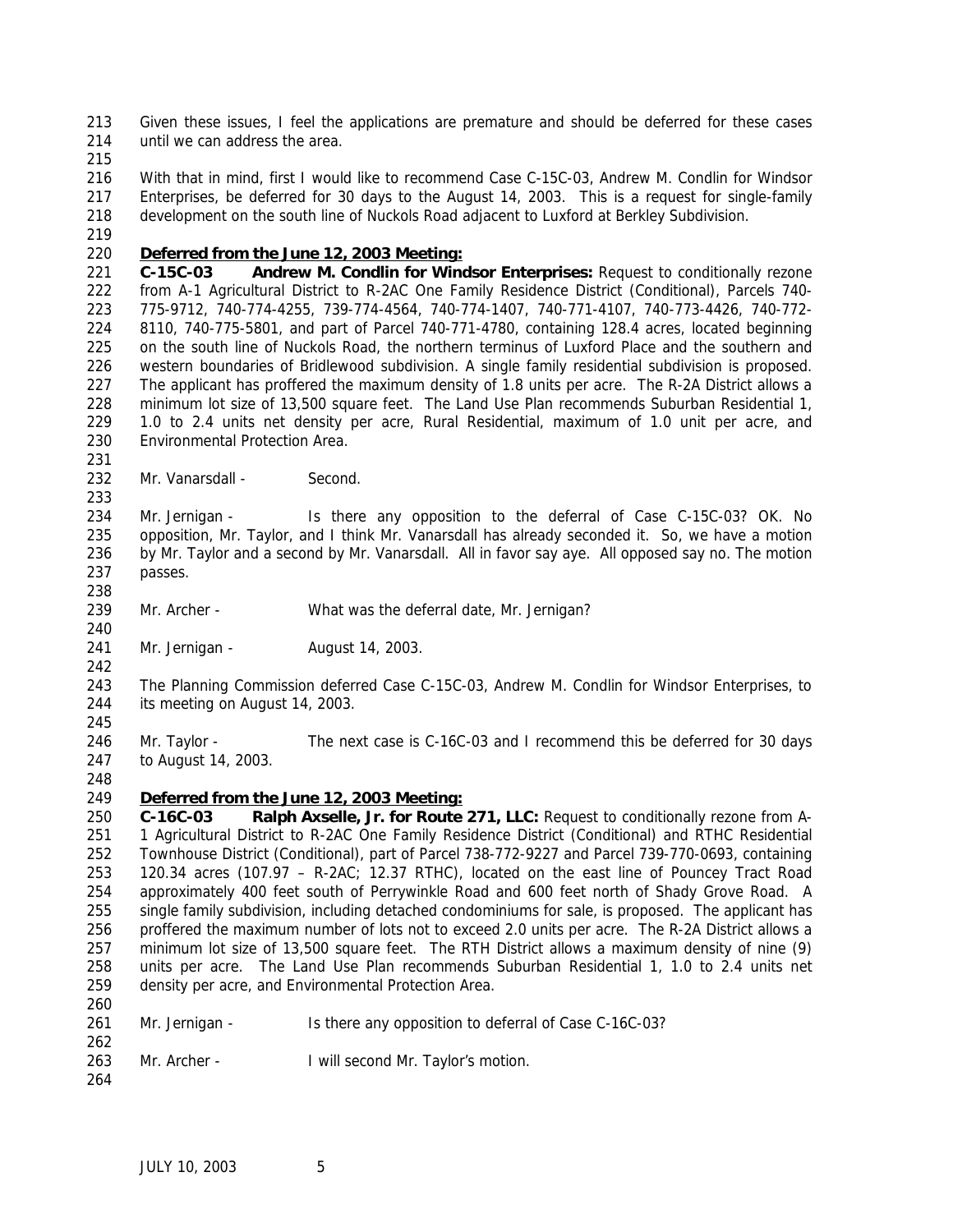Mr. Jernigan - Mr. Taylor has made the motion and Mr. Archer has seconded it. All in favor say aye. All opposed say no. The ayes have it. The motion passes.

 The Planning Commission deferred C-16C-03, Ralph Axselle, Jr. for Route 271, LLC, to its meeting on August 14, 2003.

 Mr. Taylor - The next case I move for deferral is Case C-23C-03 to be deferred for 30 days to the August 14, 2003 meeting, also. The purpose of the deferral is to allow adequate review time for the new single-family proposal by all County agencies. We have not had that time at this point, and I would recommend that for deferral.

# *Deferred from the June 12, 2003 Meeting*

 **C-23C-03 Robert Atack:** Request to conditionally rezone from A-1 Agricultural District to R- 3C One Family Residential District (Conditional), Parcels 747-764-3839, 747-764-7729, and 747- 764-9550, containing approximately 9.71 acres, located at the southeast intersection of Sadler Road and Thorncroft Drive. Single family subdivision is proposed. The applicant proffers a density not to exceed 2.3 units per acre. The Land Use Plan recommends Suburban Residential 1, 1.0 to 2.4 units per acre.

284 Mr. Jernigan - Is there any opposition to the deferral of Case C-23C-03? No opposition.

286 Mr. Vanarsdall - Second.

 Mr. Jernigan - We have a motion by Mr. Taylor and a second by Mr. Vanarsdall. All in favor say aye. All opposed say no. The ayes have it. The motion is passed.

 The Planning Commission deferred Case C-23C-02, Robert Atack, to its meeting on August 14, 2003.

 294 Mr. Taylor - And finally I recommend that Case C-31C-03, Robert Atack, be deferred for 30 days to the August 14, 2003 meeting.

 **C-31C-03 Robert Atack:** Request to conditionally rezone from A-1 Agricultural District to R-2C One Family Residence District (Conditional), part of Parcels 733-775-7627 and 733- 777-4209, containing 101.743 acres, located on the west line of Pouncey Tract Road (State Route 271) across from Burberry Lane (Kimberwicke) and Old Wyndham Drive (Wyndham). A single family residential development is proposed. The R-2 District allows a minimum lot size of 18,000 square feet. The Land Use Plan recommends Rural Residential, not to exceed 1.0 unit net density per acre.

 305 Mr. Jernigan - Is there any opposition to the deferral of Case C-31C-03, Robert Atack? No opposition.

 Mr. Vanarsdall - Since you made the motion, I second it.

 Mr. Jernigan - We have a motion by Mr. Taylor and a second by Mr. Vanarsdall. All in favor say aye. All opposed say no. The ayes have it. The motion passes.

 The Planning Commission deferred Case C-31C-03, Robert Atack, to its meeting on August 14, 2003. 

Mr. Emerson - Mr. Chairman, you have no requests for Expedited Items tonight.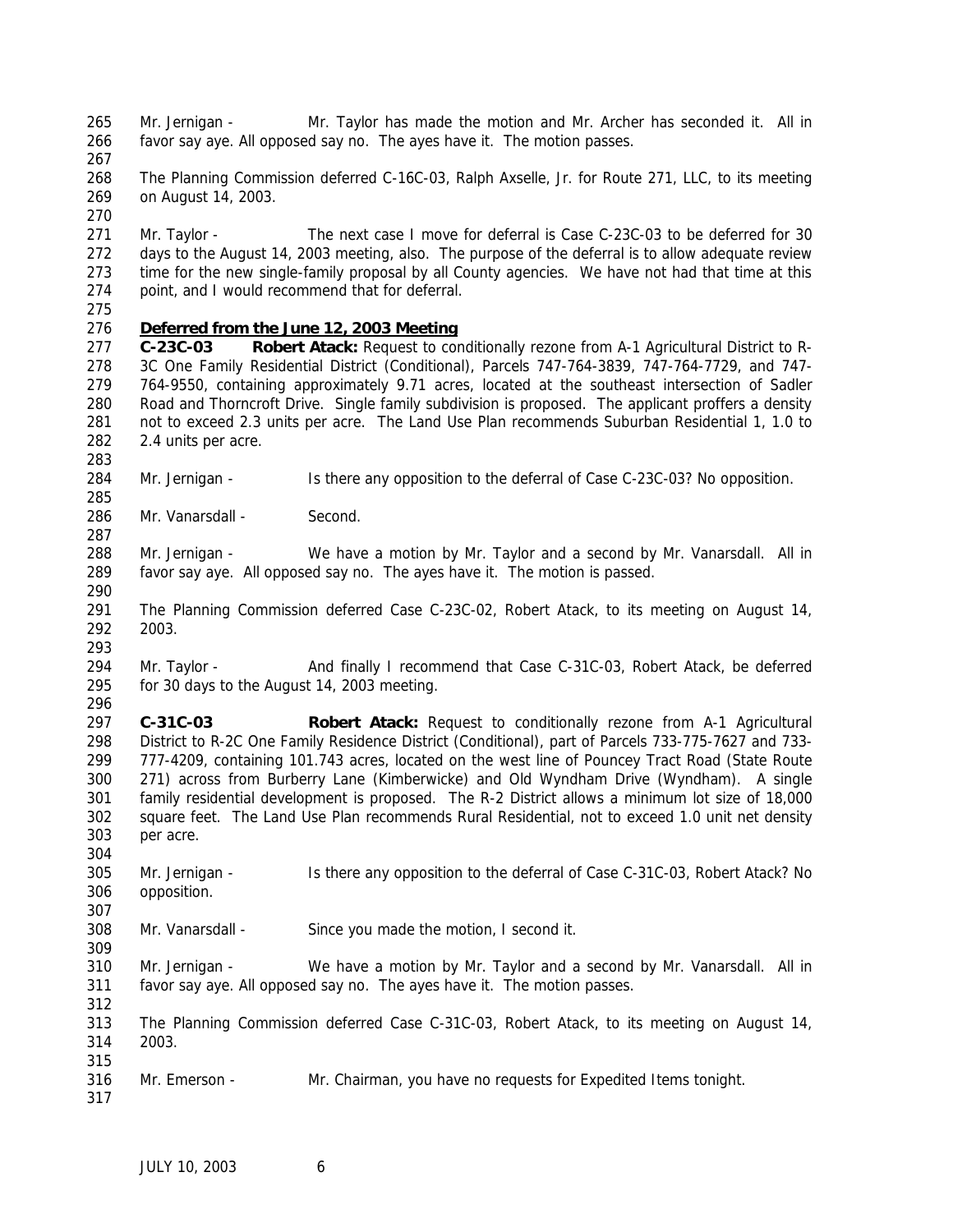Mr. Jernigan - OK. Thank you, sir. Before we start, I am sorry. I would like to recognize Chris Dovi from *The Richmond Times-Dispatch* and Tom Lapias. Thank you all for coming.

#### *Deferred from the June 12, 2003 Meeting*

 **C-21C-03 Steven A. Williams for Carl Childress, Trustee:** Request to rezone from O-3C Office District (Conditional) and A-1 Agricultural District to R-0C One Family Residential District (Conditional), Parcels 760-770-7401, 761-769-0273 and 761-770-2421, containing 18.126 acres, located at the NW intersection of Springfield Road and Staples Mill Road. A Christian education, training and worship building is proposed. The use will be controlled by proffers and zoning ordinance regulations. The Land Use Plan recommends Suburban Residential 1, 1.0 to 2.4 units net density per acre.

- Mr. Marlles Staff report will be given by Mr. Tom Coleman.
- Mr. Jernigan Is there any opposition to Case C-21C-03? OK, Mr. Coleman. You may proceed.
- Mr. Coleman Good evening, Mr. Chairman. Revised proffers are being submitted to you, which require waiving the time limit.
- The subject property was originally rezoned from A-1 to O-3C in 1983 by the A. H. Robins Company to serve as a corporate conference center. In 1990, the subsequent owner amended the proffers to allow limited office uses.
- 
- The main building on the site, the Hartley House, features an attractive combination of brick and a stucco-or-dryvit style EIFS treatment. The applicant, the Glen Allen Church of Christ, would like to expand their use of the site for education, training, and worship activities.
- The applicant has made changes to the proffers to address concerns expressed in the staff report. I would like to direct your attention, in particular to Proffers #5b, which regulates outdoor activities, #8 regulating outdoor lighting, and #9 restricting the use of gravel.
- 

 There remain concerns which staff has discussed with the applicant but remain unresolved. Staff recommends the applicant restrict the use of outdoor public address systems at this location. This is especially important considering the close proximity of Carrington North subdivision to the north and other residences nearby to the west. Also, the applicant could further regulate outside activities, for example, by restricting activities within 400' of the northern property line. This would push many activities towards Springfield Road and away from the future Carrington North neighborhood. 

 The subject property is designated Suburban Residential 1 in the Land Use Plan and the proposed church is not consistent with this designation. However, churches can be a compatible land use in an otherwise residential area, and staff believes that appropriate proffers at this location would help ensure this.

- The applicant has provided certain assurances that activities on the property will be compatible with surrounding neighborhoods. If the applicant were to satisfactorily address staff's concerns with outside speakers and outside activities, staff could recommend approval of this request.
- I would be happy to answer any questions.
- Mr. Jernigan Are there any questions for Mr. Coleman from the Commission? Thank you, Mr. Coleman.
-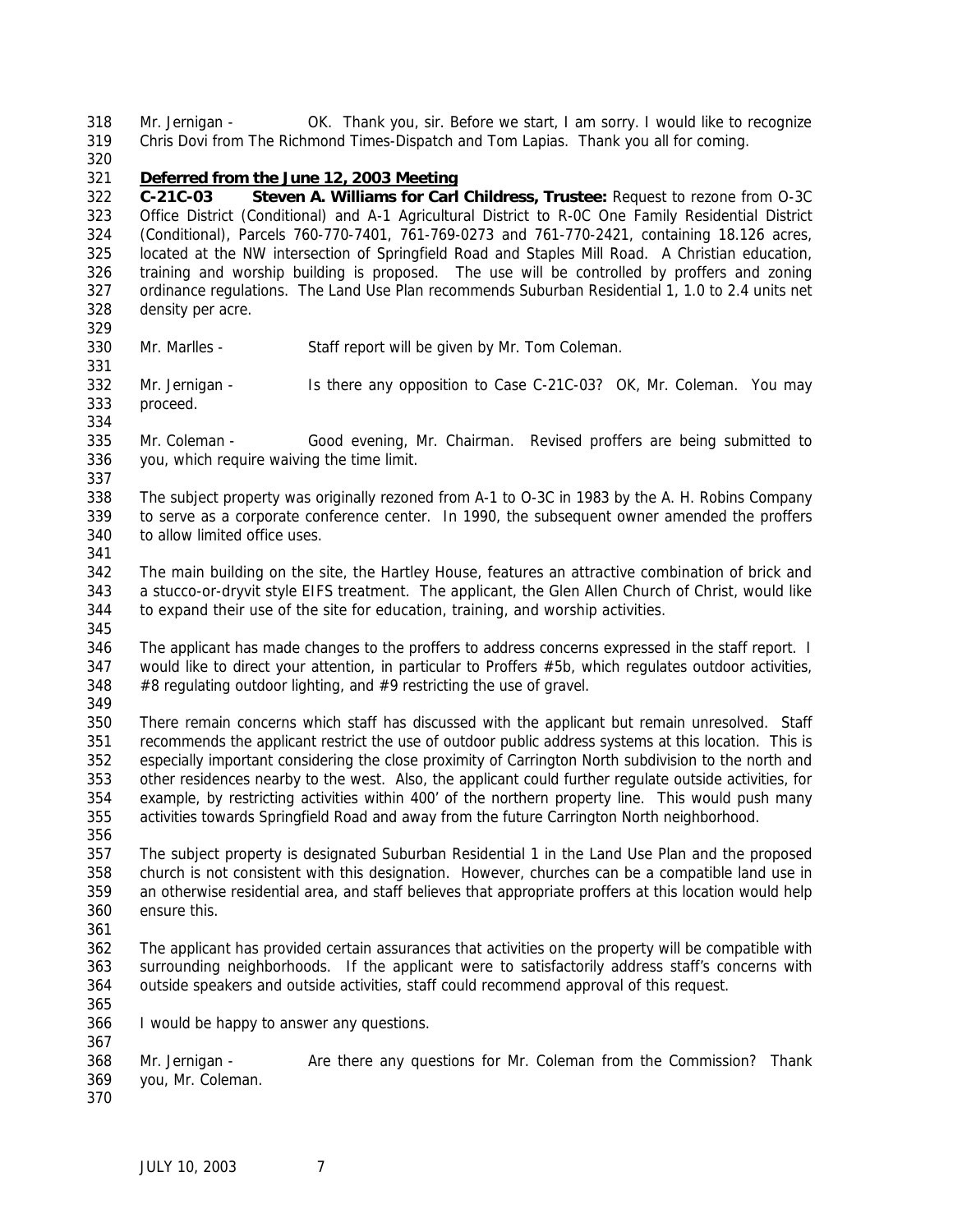- Mr. Vanarsdall I would like to hear from the applicant.
- Mr. Jernigan OK. Would the applicant please come up? State your name for the record, please sir.
- 
- Mr. Steven Williams My name is Steven Williams, Deacon, at the Glen Allen Church of Christ.
- Mr. Vanarsdall Does anybody have any questions for Steve?
- 

 Mr. Jernigan - I don't, Mr. Vanarsdall. 

 Mr. Vanarsdall - I don't believe I have any either. I am not ready to act on this case tonight, and I am going to use my deferment. I am not going to ask you all to do it. I don't feel comfortable sending this on to the Board. I would like to get everything that we talked about, asked about and discussed on to the Board before it ever goes to the Board, and I don't like to send you to the Board and let them have to do something else. And I don't want to see you all have this case go to the Board and the Board is going to ask you to do what I asked you to do, and once the Board turns it down, if they do, you can't come back for a year. I don't want to see that happen to you, and we've got a couple of things on here that we have got to do, so I am going to defer it tonight and not hear it.

- 
- Mr. Williams We have been talking with Mr. Coleman and the Planning Commission about rezoning this property for about five months now, and I know that there were some concerns about a Planning Commission, about our use of the property. The Glen Allen Church of Christ has been using this property for two years, and we consider ourselves good neighbors and good stewards of the property. Comments by the Planning Commission are that the property looks outstanding and there have been no comments from the neighbors as to us being bad neighbors. In fact, there have been no comments to that at all. To the contrary, we have used our property and allowed others to use our property, adjacent neighbors, such as the Hindu Center across Staples Mill Road, and some of the home owners up on Springfield Road have used our property as a place for their association meetings. We also consider ourselves good neighbors to the County, in that the original proffers with that was that the property was to go back to A-1, and that was our original request. We understand that the property has changed to a more residential setting since 1983 when zoning has changed a portion of our property from A-1 to 0-3C. We are in line with rezoning to RO or any type of setting that will maintain and allow us to build a church on the property. So, we consider ourselves good neighbors to the County. We are not comfortable with relinquishing some of our control, such as how to use our property, such as restricting the use of our property from adjacent land owners. A new subdivision is going into the north and they weren't there when we moved in. And the land owners to the west are still there and have never complained about our use of the property. We don't intend to change the use of our property from what we are currently doing, so we would just ask that you all approve our request to rezone our property with the proffers that are dated July 9, 2003, and understand that as the church grows, there is an issue about outdoor public use as far as outdoor speakers. We feel that a megaphone or public address system might be necessary if there was a large gathering, and, again, not to be noisy neighbors but to just address the congregation on a Sunday or some type of special event. That is not our intent to be noisy neighbors and on the contrary, to continue to be the good neighbors that we have been to the County, as well as to the adjacent land owner. Thank you for your time.
- 420 Mr. Jernigan Thank you, sir.
- 

 Mr. Vanarsdall - Thank you, Steve. The church has been a very good neighbor. They have been there three years and nothing, absolutely, is there anything wrong with what they've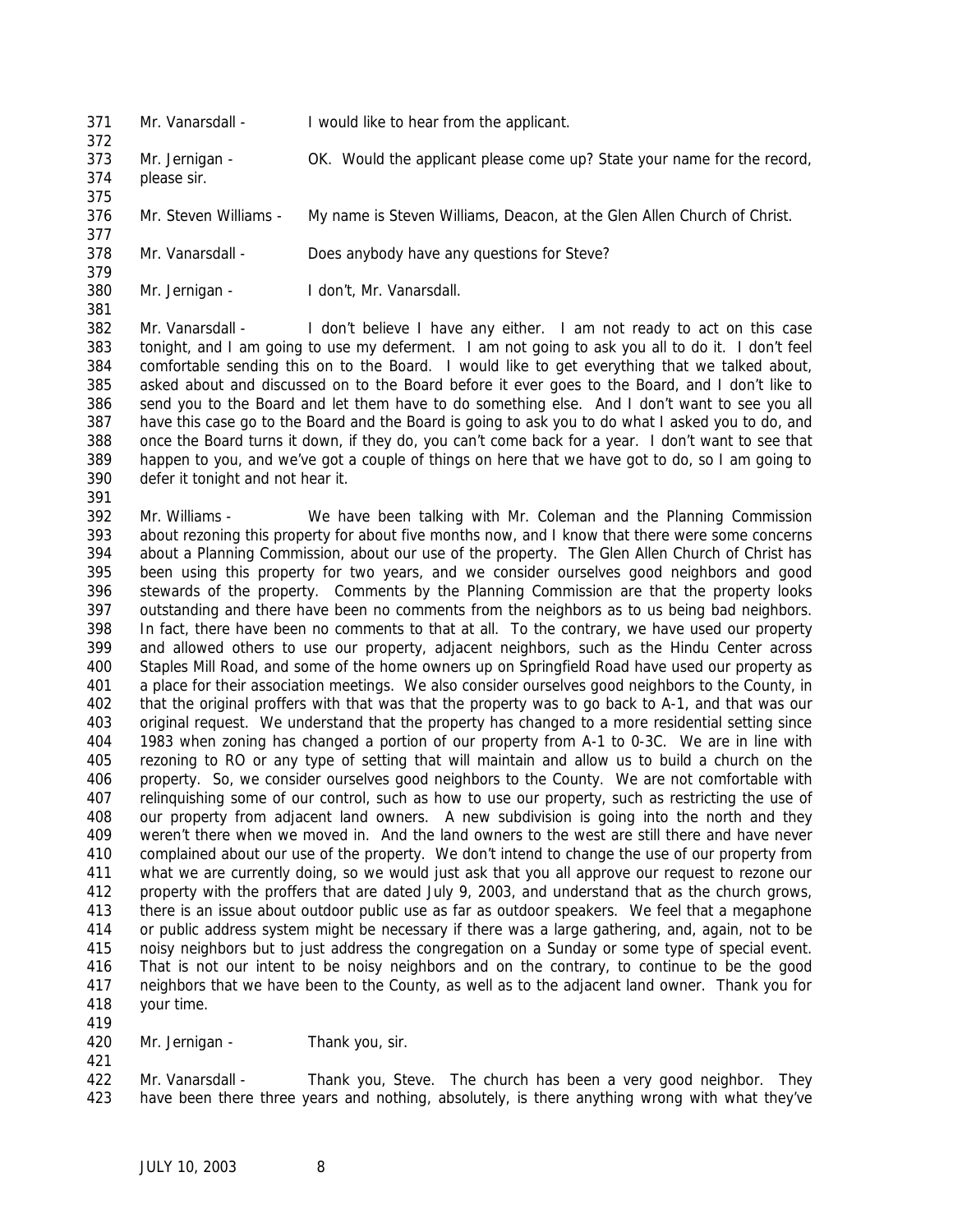done since they have been there, or what they are going to do in the future. This is not about the church. This is a zoning, a zoning as it would be on anything that anyone who uses this property, and so, as far as the outside speakers are concerned, they are just for protection of the church as it is for the people who have to hear the P.A. system. The night before last, on Tuesday night, we had another church that he is familiar with, and Mr. Childress in the audience, and the man works for him, did not have this on their agenda, and the Board member asked for it, and it was added before the meeting, and it is a good thing that it was, because that made it go through. Otherwise, if it had not passed, it would be a year before I could bring it back. We have had many meetings with Mr. Williams and Mr. Childress. I met with Mr. Coleman and Mr. Williams and Mr. Childress and we can't seem to make them understand that they do have neighbors, and as we speak, we'll not know. I guess his bulldozer is resting right now, they are building subdivisions all around. There already were people there, and so we have to look out and protect the people that are around there, as well as the church. And I do not feel comfortable tonight by passing that, and so that is the reason, but it is absolutely nothing against the church. And we have tried to tell them that and make them understand that time and time again. So, I thank you for coming tonight, Steve and Mr. Childress, and with that I recommend that C-21C-03 be deferred at the Commissioner's request to August 14, 2003.

Mr. Taylor - Second.

 Mr. Jernigan - We have a motion by Mr. Vanarsdall and a second by Mr. Taylor. All in favor say aye. All opposed say no. The ayes have it. The motion is passed.

 The Planning Commission deferred Case C-21C-03, Steven A. Williams for Carl Childress, Trustee, to its meeting on August 14, 2003.

 **C-29C-03 Julian T. Ottley:** Request to amend proffered conditions accepted with rezoning cases C-51C-80 and C-46C-93, on Parcel 771-738-0176, containing 3.402 acres, located along the eastside of Libbie Avenue between Fitzhugh Avenue and Old Richmond Road (Monumental Floral Gardens subdivision). The applicant proposes to amend proffer related to prohibited uses on the property. The existing zoning is R-5, General Residence District (Conditional). The Land Use Plan recommends Office.

Mr. Marlles - The staff report will be given by Mr. Tom Coleman.

 Mr. Jernigan - Mr. Coleman, please hold on a minute. I apologize. Mr. Lapias, when I introduced you a little while ago, you're with *Henrico Citizen* and I didn't say that. You are not with the *Richmond Times-Dispatch*. I didn't want anybody to think that you were.

Mr. Vanarsdall - And let me tell you, you send him a copy of the paper every month.

 Mr. Jernigan - OK. Mr. Coleman. Is there any opposition to Case C-29C-03? No opposition. You may proceed, Mr. Coleman.

 Mr. Coleman - Thank you, Mr. Chairman. Proffers have been handed out which require waiving the time limit.

 The applicant is requesting to amend proffered conditions approved with rezoning cases in 1980 and amended in 1993. The subject property, also known as Libbie Square, includes two office buildings. The existing proffers permit medical offices in the northern building except for excluding selected medical office uses including dentist offices, commercial medical laboratories, dialysis facilities, and outpatient surgical facilities.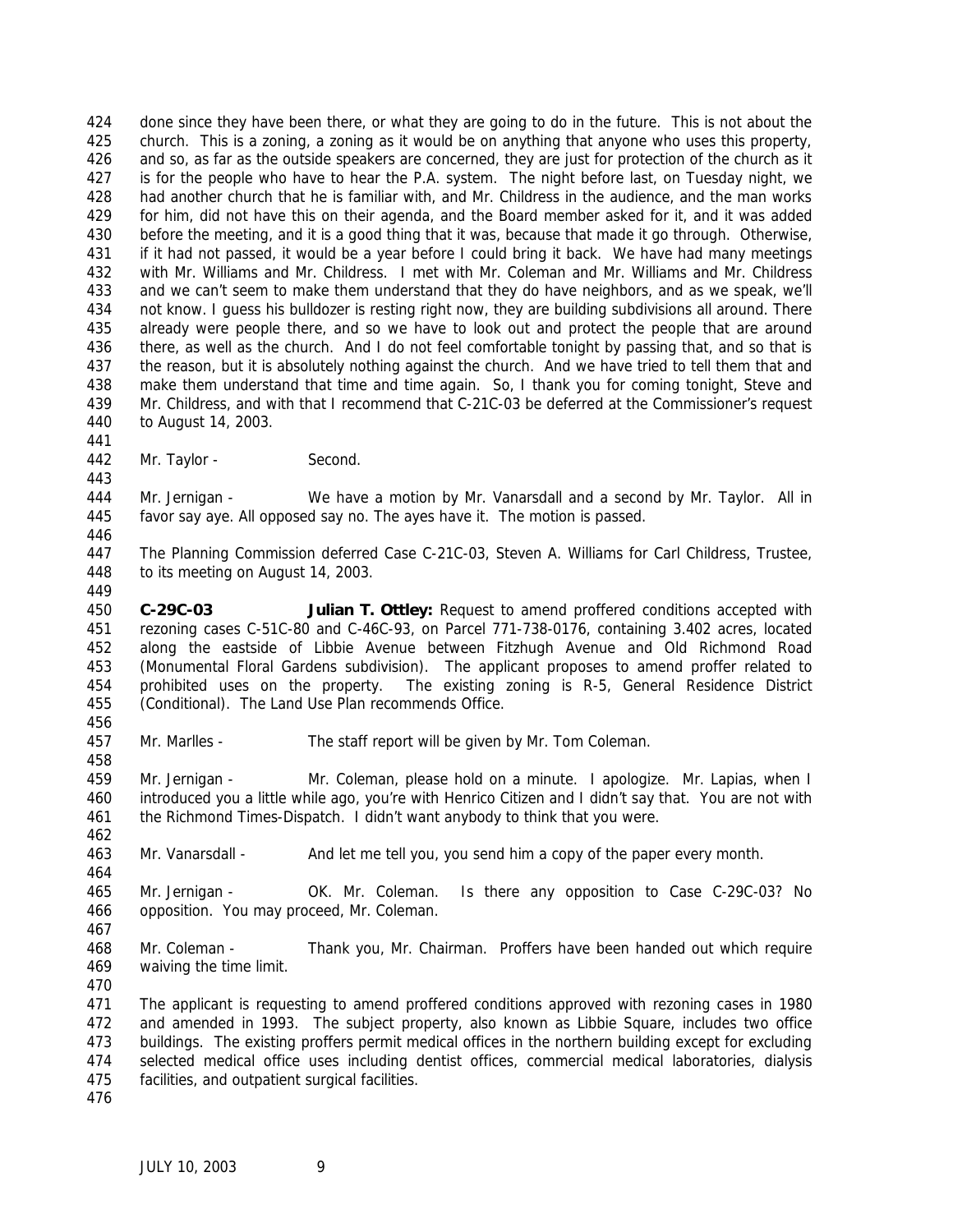Approval of this application would remove dentist offices from the list of prohibited uses and remove the prohibition on diagnostic and therapeutic x-ray equipment. A prohibition against mobile x-ray equipment has been substituted. Other proffers regulating prohibited uses, hours of operation, site design, and other matters would remain.

 Staff considers dentist offices similar in character to the other medical office uses already permitted and does not believe approval of this application would introduce negative impacts into the community, and therefore, recommends approval of this request.

- I would be happy to answer any questions.
- 

Mr. Jernigan - Are there any questions for Mr. Coleman from the Commission?

 Mr. Vanarsdall - Mr. Chairman, since there is no opposition, unless some of the other Commissioners would like to hear from the applicant, I don't need to.

Mr. Jernigan - Thank you, Mr. Coleman.

495 Mr. Vanarsdall - Julian Ottley is in the audience. This case, as Tom explained it, started out in 1980 when they built the building, so what Mr. Ottley was asked to do was to consolidate the 1980 proffers in with the 1993 proffers, where they changed and changed and changed, and put them all on two pages and bring them up to date, and this is what he did. This case is simply to allow a dentist to go into the building or two, and in order to allow the dentist to go in, we found that we had to amend another proffer, which would be No. 15, which pertains to X-ray equipment, because dentists have to do the X-rays. That is what it is about.

- So, with that, I recommend waiving the time limit on Case C-29C-03.
- 

Mr. Archer - Second.

 Mr. Jernigan - We have a motion by Mr. Vanarsdall and a second by Mr. Archer to waive the time limit on the proffers. All in favor say aye. All opposed say no. The motion passes.

The time limit was waived on amending Proffer No. 15 of Case C-29C-03.

 Mr. Vanarsdall - Mr. Coleman had a lot of inquiries about this from the people who live around there, but it was just wanting to know what the rezoning sign up there was for, and then no one had any particular problem with it. We don't feel like it will increase any traffic, because since the 1980 and the 1993 cases, the shopping center called Libbie Plaza has been built in front of it, and they cut off all of the streets to go back through there, so it can't be much traffic. I recommend that C-29C-03 be recommended to the Board of Supervisors for approval and we would delete, in No. 8 we would delete "use for dental offices" and on Proffer No. 15 that whole proffer would be deleted. Everything else is in order, and I noticed that Mr. Ottley even added in No. 18 "or trucks behind the trailers." With that, that is my motion.

Mr. Taylor - I second that motion.

 Mr. Jernigan - We have a motion by Mr. Vanarsdall and a second by Mr. Taylor. All in favor say aye. All opposed say no. The ayes have it. The motion is passed.

 **REASON:** Acting on a motion by Mr. Vanarsdall, seconded by Mr. Taylor, the Planning Commission voted 5-0 (one abstention) to recommend that the Board of Supervisors **grant** the request because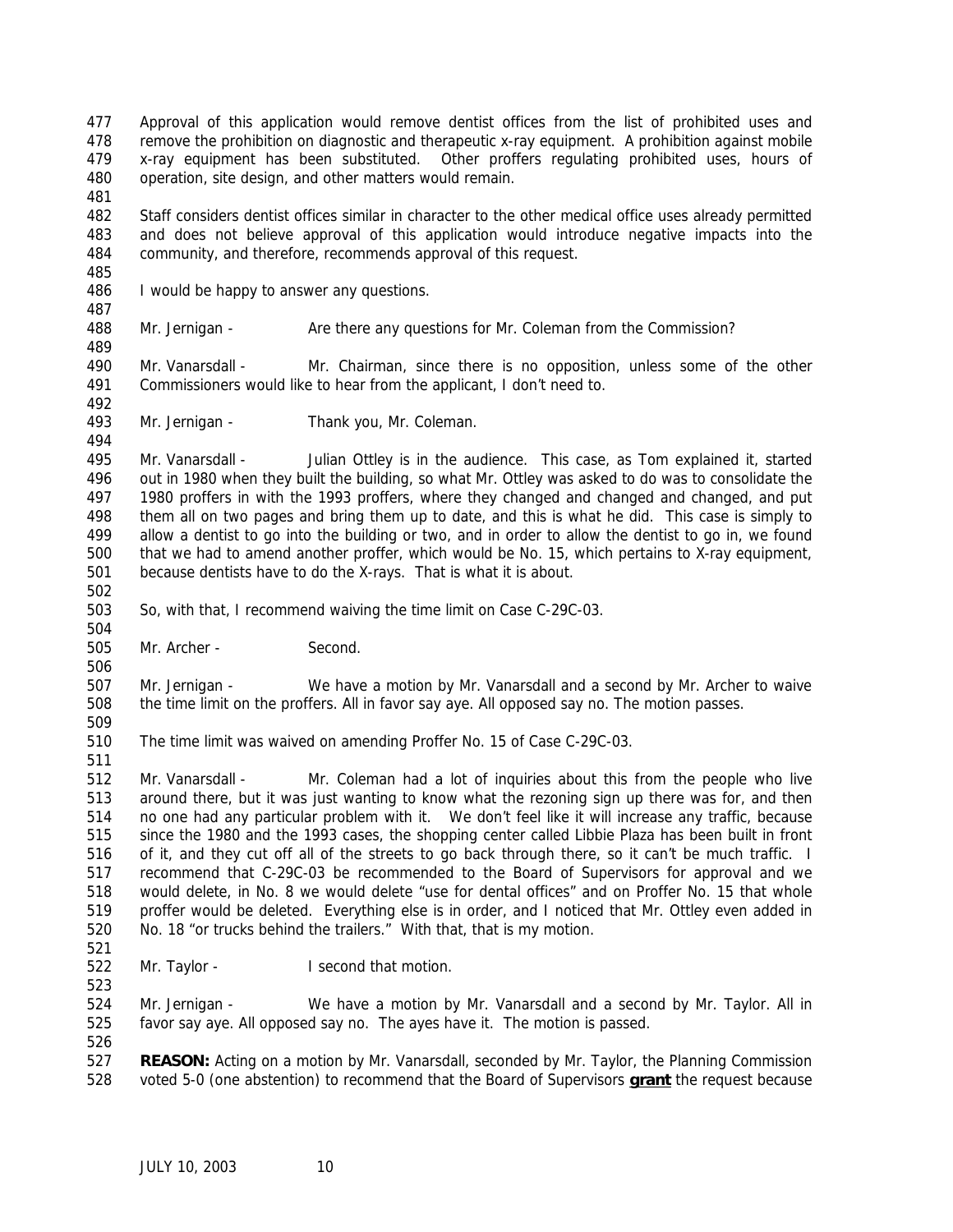it was determined to be reasonable and the changes do not reduce the original purpose and intent of previously approved proffers.

 **C-30C-03 Jack R. Wilson, III for Robert D. Edwards, Sr.:** Request to conditionally rezone from R-3 One Family Residence District to O-1C Office District (Conditional), Parcel 769-759-3413, containing 0.8108 acre, located on the south line of Hungary Road approximately 130 feet east of Stonemeadow Court. An office development is proposed. The use will be controlled by proffered conditions and zoning ordinance regulations. The Land Use Plan recommends Urban Residential, 3.4 to 6.8 units net density per acre.

- Mr. Marlles The staff report will be given by Mr. Paul Gidley.
- Mr. Jernigan Is there any opposition to Case C-30C-03? No opposition. Mr. Gidley, you may proceed.
- 

 Mr. Gidley - Thank you very much, Mr. Chairman. Thank you Mr. Secretary, Mr. Chairman, members of the Planning Commission.

 This case is C-30C-03, a request to rezone property located at 2915 Hungary Road from R-3 one- family residential district to O-1C office district. There are new proffers, which you should have copies of. The time limit on accepting these will need to be waived.

 The subject property is one of a series of buildings located along Hungary Road that served as a boy's reformatory in the early 1900's. It is part of the Laurel Industrial School Historical District and is also on the National Register of Historic Places.

 While most of the area between Lakeland Townes and Old Staples Mill Road is currently single- family residential, a future transition appears likely. 

 The Land Use Plan, in fact, as you can see on here (referring to slide) recommends office for most of the area between Lakeland Townes and Old Staples Mill Road. As a result, with proper design and controls, this could be a logical use of the property. 

 As a result, staff's main focus has been on protecting the existing historical structure and minimizing the use's impact on adjacent residential property. 

- Towards this end, several proffers have been submitted. Some significant ones include:
- Placement of the parking lot at the rear of the property.
- Provision of a 35-foot transitional buffer at the rear of the property, where it abuts several units of Lakeland Townes.
- Provision of 15-foot transitional buffers along the sides of the property.
- 574 Limiting the principal use to office.
- Preserving the existing historical structure.

 These and other proffers have come a long way towards addressing staff's suggestions. As a result, we can recommend approval of case C-30C-03. Are there any questions I can entertain? 

Mr. Vanarsdall - We need to waive the time limits, don't we?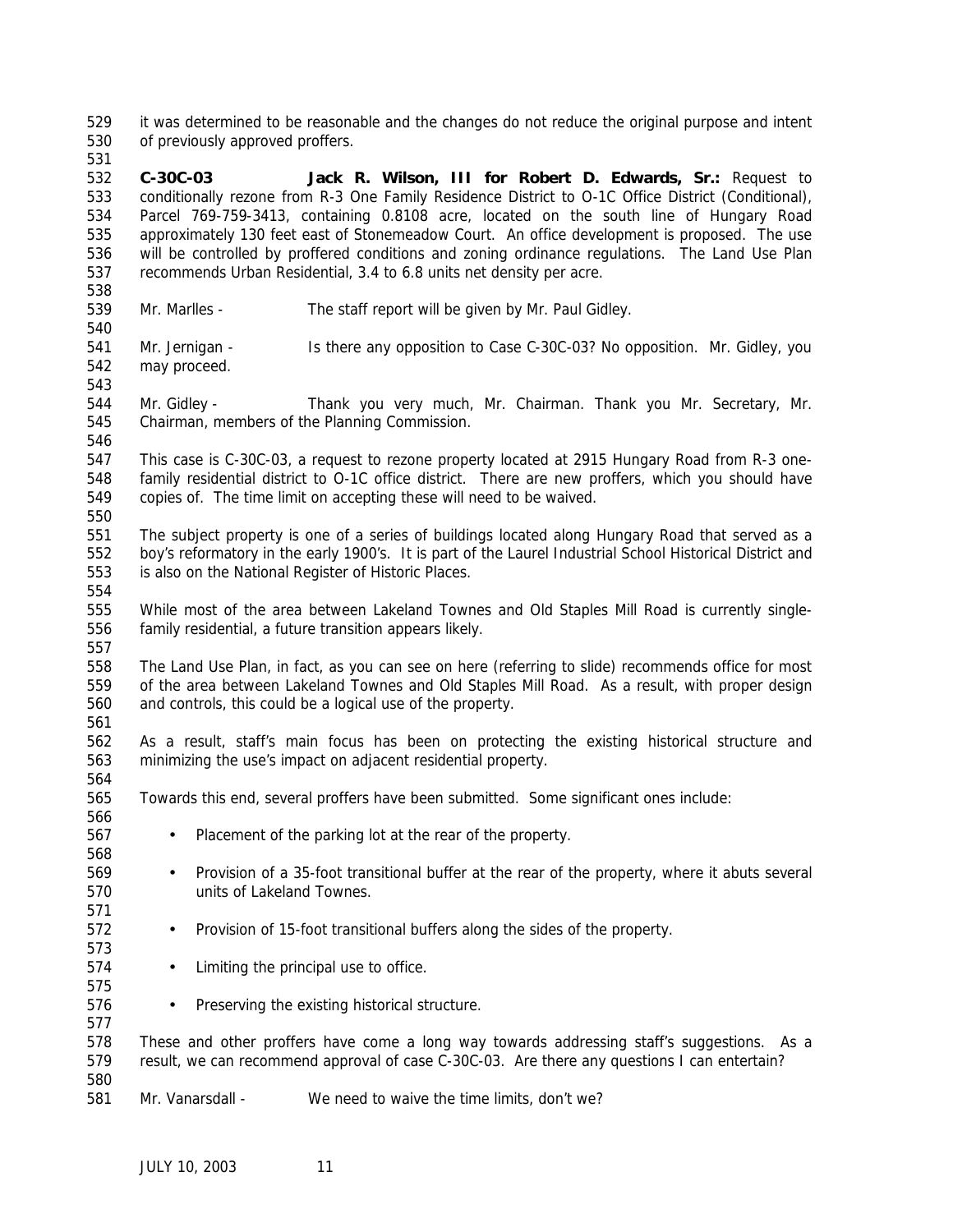| 582        |                                                                                                    |                                                                                                        |  |  |
|------------|----------------------------------------------------------------------------------------------------|--------------------------------------------------------------------------------------------------------|--|--|
| 583        | Mr. Gidley -                                                                                       | Yes, sir. You do.                                                                                      |  |  |
| 584<br>585 | Mr. Jernigan -                                                                                     | Are there any questions for Mr. Gidley from the Commission?                                            |  |  |
| 586<br>587 | Mr. Vanarsdall -                                                                                   | Thank you, Mr. Gidley. Thank you for working hard on these proffers.                                   |  |  |
| 588        |                                                                                                    |                                                                                                        |  |  |
| 589<br>590 | Mr. Gidley -                                                                                       | You are quite welcome.                                                                                 |  |  |
| 591<br>592 | Mr. Jernigan -                                                                                     | Thank you, Mr. Gidley. All right, Mr. Vanarsdall.                                                      |  |  |
| 593        | Mr. Vanarsdall -                                                                                   | I don't need to hear from Mr. Wilson unless he'd like to come up here. I                               |  |  |
| 594<br>595 | would like to recommend we waive the time limits on C-30C-03.                                      |                                                                                                        |  |  |
| 596<br>597 | Mrs. Ware -                                                                                        | Second.                                                                                                |  |  |
| 598        | Mr. Jernigan -                                                                                     | We have a motion by Mr. Vanarsdall and a second by Mrs. Ware to waive                                  |  |  |
| 599<br>600 | the time limits. All in favor say aye. All opposed say no. The motion passes.                      |                                                                                                        |  |  |
| 601        |                                                                                                    | The time limits for Case C-30C-03, Jack R. Wilson, III for Robert D. Edwards, Sr. were waived by       |  |  |
| 602        | the Planning Commission.                                                                           |                                                                                                        |  |  |
| 603        |                                                                                                    |                                                                                                        |  |  |
| 604        | Mr. Vanarsdall -                                                                                   | This is actually a new direction, a mortgage company, it is in Robert                                  |  |  |
| 605        |                                                                                                    | Edwards' name, Daniel Edwards, because he is the owner, and they have been operating for a             |  |  |
| 606        | good while. I understand it is a very good company. The lady next door spoke highly of them as     |                                                                                                        |  |  |
| 607        | being good neighbors, and they allow organizations to use their conference room when they need     |                                                                                                        |  |  |
| 608        | to, and they are not going to change the outward part, the exterior part of the house there, and   |                                                                                                        |  |  |
| 609        | they are not going to have Sunday hours. In fact, Daniel Edwards told me that you couldn't even    |                                                                                                        |  |  |
| 610        | get in on Saturday unless you had an appointment, and they asked for living quarters there, and if |                                                                                                        |  |  |
| 611        |                                                                                                    | somebody wanted to stay there they would come back to us for a Provisional Use Permit, known as        |  |  |
| 612        |                                                                                                    | a PUP. So with that, I recommend to the Board of Supervisors to approve C-30C-03.                      |  |  |
| 613        |                                                                                                    |                                                                                                        |  |  |
| 614        | Mr. Taylor -                                                                                       | Second.                                                                                                |  |  |
| 615<br>616 | Mr. Jernigan -                                                                                     | We have a motion by Mr. Vanarsdall and a second by Mr. Taylor. All in                                  |  |  |
| 617        |                                                                                                    | favor say aye. All opposed say no. The ayes have it. The motion is passed.                             |  |  |
| 618        |                                                                                                    |                                                                                                        |  |  |
| 619        |                                                                                                    | REASON: Acting on a motion by Mr. Vanarsdall, seconded by Mr. Taylor, the Planning Commission          |  |  |
| 620        |                                                                                                    | voted 5-0 (one abstention) to recommend that the Board of Supervisors <b>grant</b> the request because |  |  |
| 621        |                                                                                                    | the proffered conditions minimize the potential impacts on surrounding land uses.                      |  |  |
| 622        |                                                                                                    |                                                                                                        |  |  |
| 623        | C-34C-03                                                                                           | Gary Webster for Reginald H. Webb: Request to conditionally rezone                                     |  |  |
| 624        |                                                                                                    | from A-1 Agricultural District, B-1 Business District and B-1C Business District (Conditional) to R-   |  |  |
| 625        |                                                                                                    | 2AC One Family Residence District (Conditional) and B-1C Business District (Conditional), part of      |  |  |
| 626        | Parcel 803-701-6867, containing approximately 4.8 acres (R-2AC-3.8+- ac.; B-1C-1.0+- ac.),         |                                                                                                        |  |  |
| 627        | located at the southeast intersection of New Market (State Route 5) and Midview Roads. A single    |                                                                                                        |  |  |
| 628        | family residential subdivision and a day care development is proposed. The applicant has proffered |                                                                                                        |  |  |
| 629        | a minimum lot size of 18,000 square feet. The R-2A District allows a minimum lot size of 13,500    |                                                                                                        |  |  |
| 630        | square feet. The business use will be controlled by proffered conditions and zoning ordinance      |                                                                                                        |  |  |
| 631        | regulations. The Land Use Plan recommends Suburban Residential 1, 1.0 to 2.4 units net density     |                                                                                                        |  |  |
| 632        | per acre, and Commercial Concentration.                                                            |                                                                                                        |  |  |
| 633        |                                                                                                    |                                                                                                        |  |  |
| 634        | Mr. Marlles -                                                                                      | The staff report will be given by Mr. Gidley.                                                          |  |  |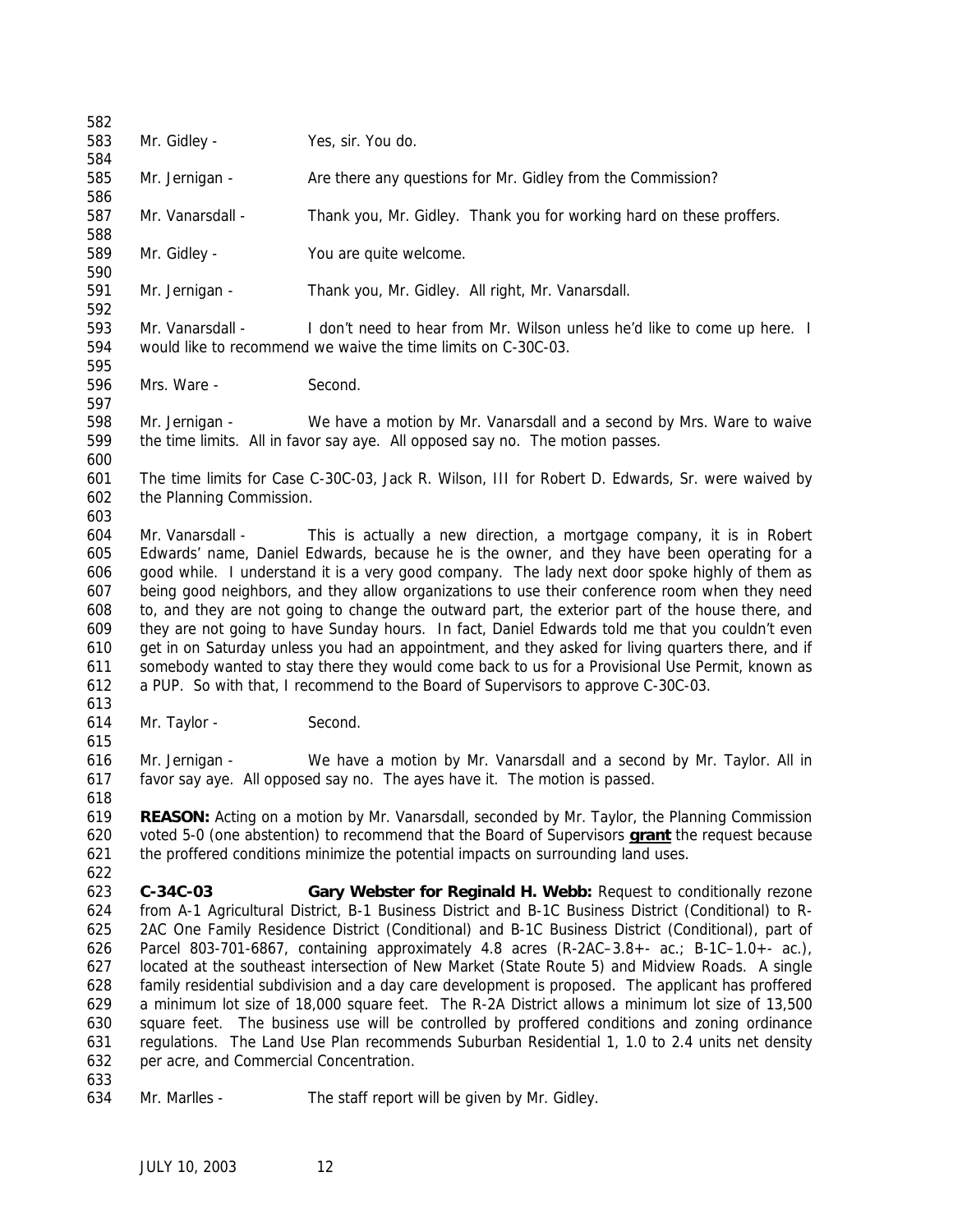Mr. Jernigan - Is there any opposition to Case C-34C-03? We have opposition. You will have a chance to speak, ma'am. Mr. Gidley, you may proceed. Mr. Gidley - Thank you, Mr. Secretary, Mr. Chairman, and members of the Commission. We have new proffers on this case, so the time limit will need to be waived. This case is C-34C-03, a request to rezone approximately 4.8 acres of land, located at the southeastern corner of New Market and Midview Roads. The applicant is requesting B-1C zoning for a daycare facility at the immediate corner, with R-2AC zoning further east along Midview Road. Since this parcel fronts on New Market Road, which is part of the historic Route 5 Scenic Corridor, development in the area needs to meet a high quality standard. To this end, we have worked closely with the Varina Beautification Committee to ensure a development that would be appropriate for this historic area. Some proffers of note on the B-1C portion include: • A 100-foot setback from New Market Road. Within this 100 foot setback is a 40-foot landscape buffer, containing a berm similar to that found at the adjacent veterinary clinic. This will be landscaped to the standards of the 35-foot transitional buffer. • Transitional buffers along the other boundaries of the property. • A brick building with colonial style architecture. The applicant has agreed to give the Planning Commission authority to reject any building design that you find objectionable. As for the R-2AC portion of the site, seven lots are planned, all of which meet or exceed the 18,000 square foot lot area requirements of the R-2 zoning district. Proffers of note include: • 30% of each homes exterior shall be brick or stone, exclusive of foundations, which they themselves will be brick or stone. • A minimum of 2,000 square feet finished floor area. • Plantings equivalent to the 10-foot transitional buffer requirements at the rear of each lot, this in order to help soften the view of the homes from New Market Road. The applicant did do this even though it abuts against A-1 property, and this was in response to a suggestion from the Varina Beautification people. That is an example of the cooperation that the applicant has exhibited towards us, and we appreciate his efforts. As a result, staff can recommend approval of case C-34C-03. Are there any questions that I can answer? Mr. Jernigan - Mr. Gidley, did the developer proffer to build the homes on site? Mr. Gidley - As I mentioned earlier, I am going to work with him to get that between now and the Board.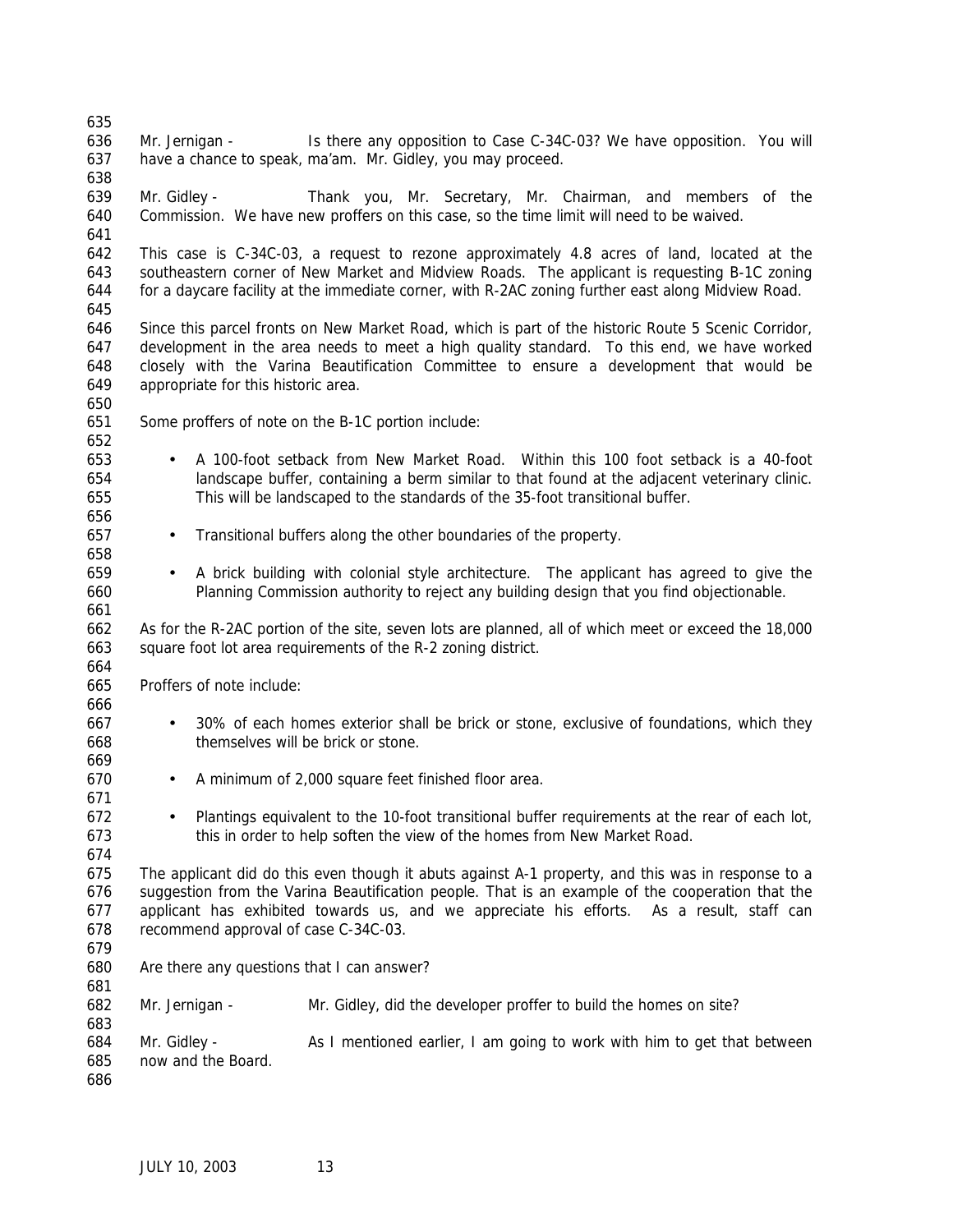Mr. Jernigan - And I see, we were discussing garages, now just lots 1 and 7 will have the rear-load garage. Mr. Gidley - Yes, sir. Initially, there were none, and it was a suggestion I made that they do that, and evidentially they had a concern about losing a lot, but since some were wide enough they went ahead and proffered that they would be rear-load on those lots. Mr. Jernigan - Lot widths are 85'? Mr. Gidley - In the R-2A, I believe they are 80 feet. Eighty feet in the R-2A District, minimum lot width. Mr. Jernigan - What were these lots? Were these 80 or 85? 701 Mr. Gidley - They vary depending on the individual lot. Mr. Jernigan - All right. Are there any questions for Mr. Gidley from the Commission? Thank you, Mr. Gidley. 706 Mr. Gidley - Thank you, Mr. Chairman. Mr. Jernigan - Ma'am, we have you in opposition. Would you come up, please? How are you this evening? Would you state your name for the record, please. 711 Mrs. Gail Sailes -- My name is Gayle Sailes. 713 Mr. Jernigan - All right, Mrs. Sailes. What is your address? Mrs. Sailes - I own property at 1358 New Market Road. 717 Mr. Jernigan - OK. You may proceed. 719 Mrs. Sailes - Sir, I am not sure that I object, but I do have questions about this. Recently I did receive a letter of this meeting and the request to have the land rezoned for the purpose explained. One question has been addressed already, and that was the number of lots that would be developed from that. We own approximately 3-1/2 acres ourselves that abut to the property and the concern was how many homes would be in our back yard, so to speak. It is an older community. There are several older families that live there, and have been there most of their life, so they have concerns about how many people would, all of a sudden, be right in back of them. The other thing I have not heard a lot about is the proposed daycare that the gentleman 727 spoke of. I have some question about that. Route 5 is very, very busy. There have been a number of homes recently built right in that section off of Midview. We, in fact, operate a daycare for the Antioch Church and Antioch Learning Center, which is less than, I'd say, 100 feet from this location, and I know that our parents have expressed concern about the traffic, particularly getting 731 in and out in the morning. I would like the opportunity to talk to this individual on a cooperative basis and ask how it is going to work for the community. I am not sure if the individual is going to be living in it himself or just developing it for resale purposes. That is our community. We live there and we'd like to have something that is going to enhance the community and not just be some more houses that somebody is going to sell off to somebody else and leave the area. Mr. Jernigan - Did you get a notification about the neighborhood meeting?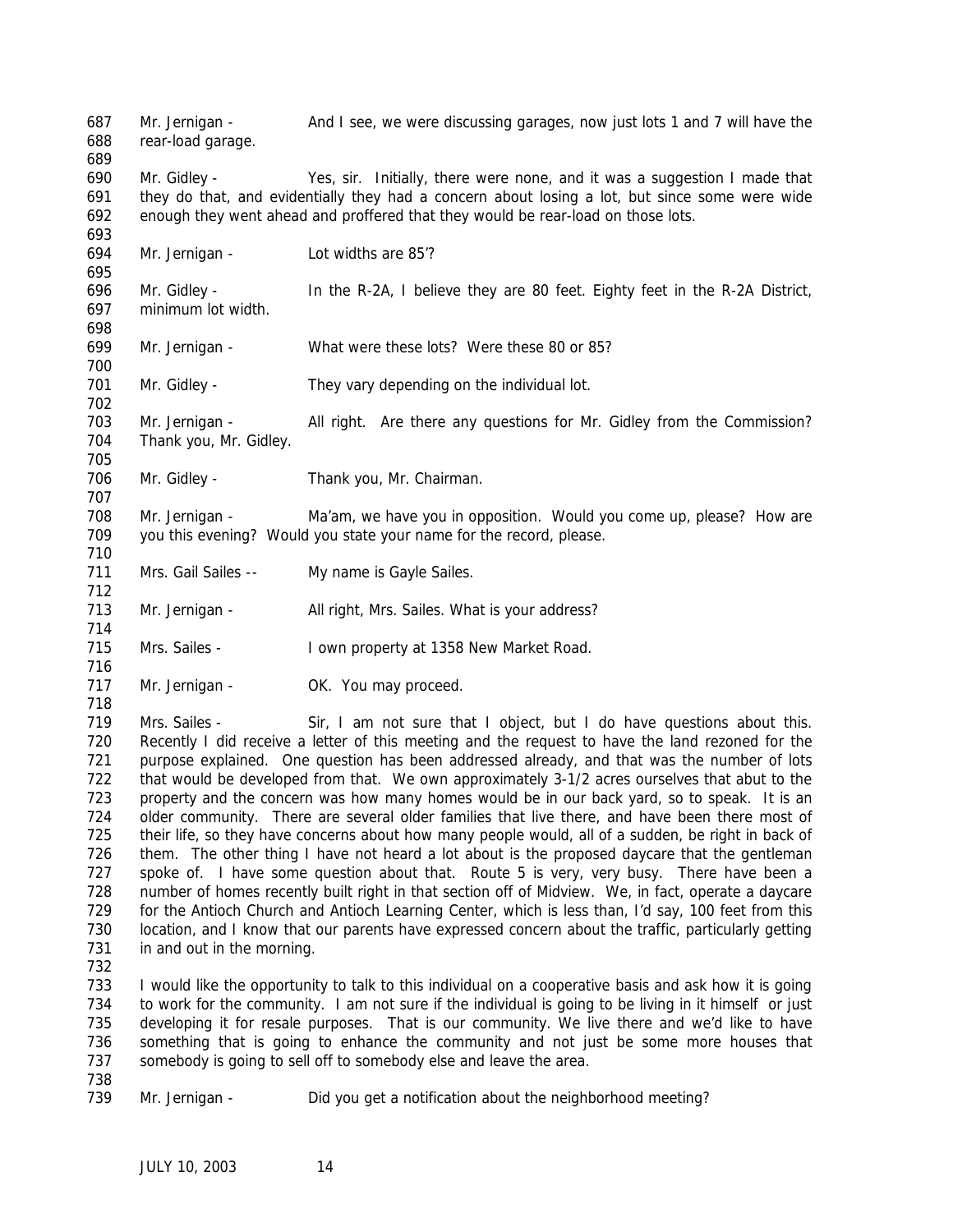| 740 |                |                                          |
|-----|----------------|------------------------------------------|
| 741 | Mrs. Sailes -  | No, sir.                                 |
| 742 |                |                                          |
| 743 | Mr. Jernigan - | That was at the library the other night? |
| 744 |                |                                          |
| 745 | Mrs. Sailes -  | No, sir.                                 |
| 746 |                |                                          |
| 747 | Mr. Jernigan - | Well.                                    |

 749 Mrs. Sailes - And there were several people that I spoke to, even as recent as this week, that were not aware, persons again, that live in the community. When my husband, Pastor Sailes came in the door with me, we were surprised not to see more of the neighbors, and I am not sure how well I am doing for them, but information went out about that, too.

 Mr. Jernigan - They had probably around 17 or 18 people at the library, and most of these questions are the same questions that you are asking that were addressed. There are only seven lots, and the smallest lot is 18,996 sq. ft., which, and the zoning here is R-2A, which most of Varina is R-3, and Mr. Donati and I have discussed things and we want that little bit upper scale, and that is the reason that we are going R-2 and R-2A. The largest lot on this is a little bit over 30,000 sq. ft. R-2 zoning is 18,000 sq. ft., so these are good sized lots, and the houses, they, at first wanted to build 1,500 sq. ft. and they bumped it up to 2,000 sq. ft. Two of these homes will have rear or side load garages and the rest of them will have front load. The lots that are wider will have the rear load garage. At the meeting, they had an architectural of what the daycare center would look like, and I want you to know that is what they have proposed. Now, in the proffers, we have taken, in B-1 proffers, we have knocked out a lot of things that they can't put there, so it would limit it down pretty good. I mean this case looks pretty good. I wish you had been at the meeting the other night.

 Mrs. Sailes - I didn't know of it.

 770 Mr. Jernigan - But I am going to have Mr. Webster come up, but I am sure that he has information that he can get with you. Thank you, ma'am. Mr. Webster, would you come up, please.

774 Mr. Webster - Good evening.

776 Mr. Jernigan - Good evening, Mr. Webster, how are you?

 Mr. Webster - Mr. Chairman, members of the Commission, members of the staff, I am Gary Webster with Bay Design Group, representing the applicant, Webb Homes, on this agenda item for your consideration this evening. As was stated earlier, we did have a citizen's meeting with a pretty good attendance. I believe it was 18 to 25 people. A good number of the questions that the people had we addressed. We amended our proffers. We had originally submitted a set of proffers which we were comfortable with, then the Varina Beautification Committee made some – urged us to amend our proffers. We have them incorporated in our revised proffers. The meeting raised issues of drainage, which we assured the individuals that the drainage will certainly be reviewed by the County's very competent Public Works Division, and they certainly will ensure that any development will have an adequate outfall. The traffic issue was raised, and I think, I don't doubt that there is a traffic problem out there, but the Traffic Department of Public Works has recommended approval and said that the roads could handle any generation from this project. I think the traffic problem may be external to this particular project. The developer has agreed to dedicate the right of way for the relocation of Midview Road. Currently, Midview Road intersects Darbytown at a very sharp angle and that was one of the places where the traffic was stated to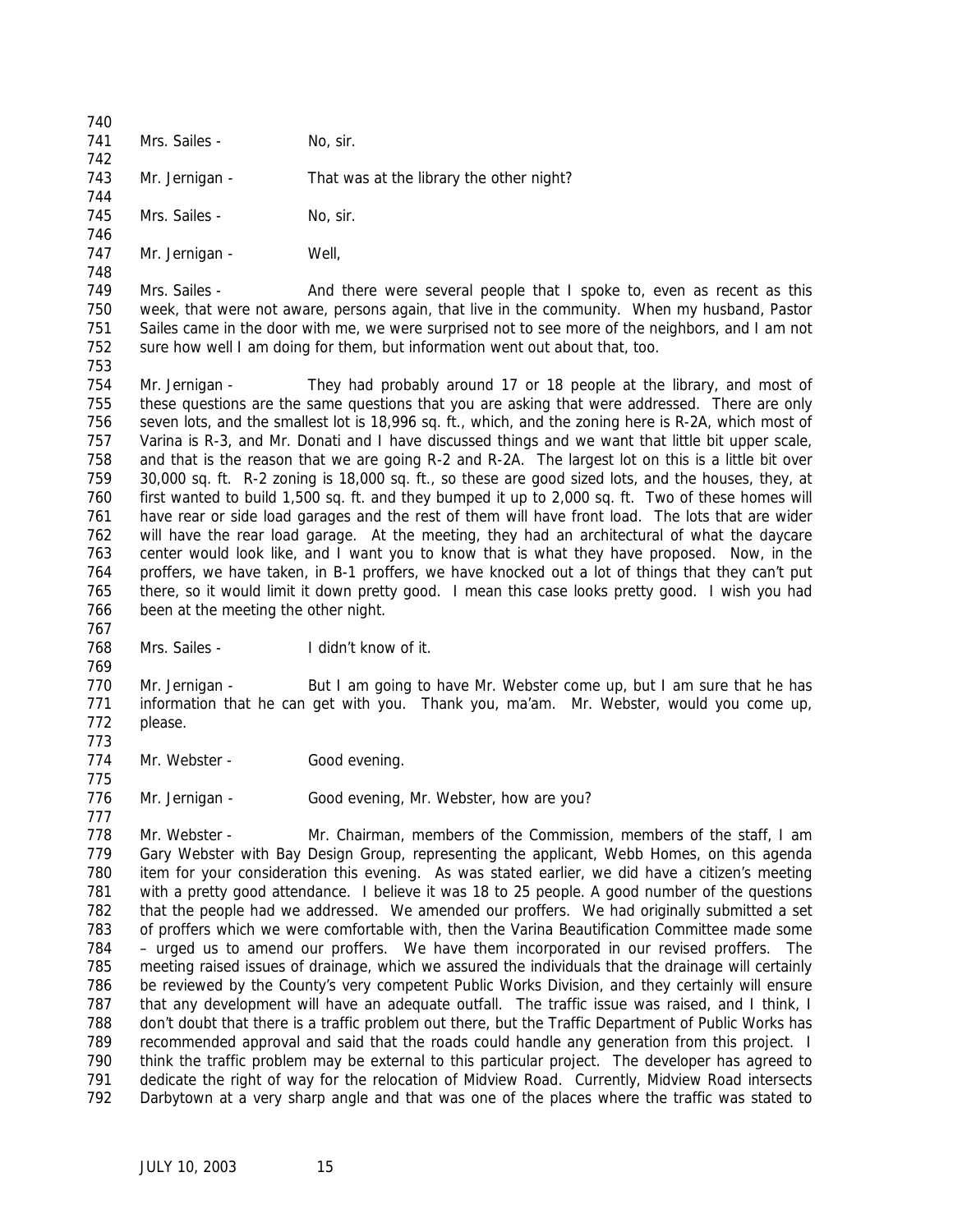have a problem, we are going to relocate or grant the right of way to the County at no cost for a 90 degree intersection with Darbytown Road. It will be at least 180 feet or so from Herman Road. The property at the very corner, I don't know if it was brought out the other night, and I am not sure it was discussed all that much tonight, but the property at the corner currently is zoned B-1, with no problem. So, if someone so chose, they could go in and put any uses allowed in B-1 as long as they could gain the necessary approvals through the plan of development process. Recognizing that, the staff has encouraged, and we have gone along with proffering out a good number of the uses that I think that they find that they wouldn't particularly want for that corner. The architecturals, we have a rendering, had a drawing here which we had at the meeting, which is a brick building. The architectural will have to come back before the Commission. The landscape plan will have to come back before the Commission, and we felt that it was a very positive meeting, and I think by the number of people, I guess the few number of people that are here, as a result of that, because we had well attended about 20 some people that I think were extremely concerned when they came in, and I think they left with a little bit higher level of comfort. So, with that, I will be glad to try to answer any questions you may have, and we would respectfully request recommendation of approval to the Board.

 Mr. Jernigan - Thank you, Mr. Webster. Are there any questions for Mr. Webster from the Commission? Paul, I haven't read all through these new proffers now. What we were going to 812 do was that the B-1 building would come back to the Planning Commission for approval. Is that in here?

 Mr. Gidley - Yes, sir. As I stated, the Planning Commission has the right to reject any building whose design it finds inappropriate for the area. I will get the exact proffer.

 Mr. Jernigan - OK. I see it now. It is the last one. I wanted to make sure that was straight. Thank you, Mr. Gidley. Mrs. Sailes, what I am going to do, like I said, we did have a 820 pretty good turnout the other night. The residents that were there, and they were concerned, and 821 they asked the questions that they should have been asking about drainage, and what housing size 822 was, size of the lots, and what it was going to look like, but when we left that meeting, everybody seemed to be pretty comfortable with it, and I am pretty comfortable with it. I think it is a good build for Varina. But what I am going to do, I am going to ask to pass this case, but between now 825 and, you have to remember that this is a recommendation to the Board of Supervisors, between now and then, I would like for Mr. Webster to get with you and he will be able to answer any of the questions that you have. OK. He will do that before the Board of Supervisors on August 12. OK. All right, Mr. Webster. Thank you. Ma'am, you have to come to the microphone. 

Lady in Audience - I just wanted to ask when the meeting will be held.

 Mr. Jernigan - It will be August 12. It was this past Monday night, yes ma'am. It was at 833 the Varina Library. Thank you, Mr. Webster. As I stated, the neighbors had some good questions, but I feel that everybody was pretty comfortable when we left out of there, so with that I am going to make a motion to waive the time limits on Case C-34C-03. 

837 Mr. Vanarsdall - Second.

 Mr. Jernigan - We have a motion by Mr. Jernigan and a second by Mr. Vanarsdall. All in favor say aye. All opposed say no. The motion passes. 

 The Planning Commission approved waiving the time limits on Case C-34C-03, Gary Webster for Reginald H. Webb.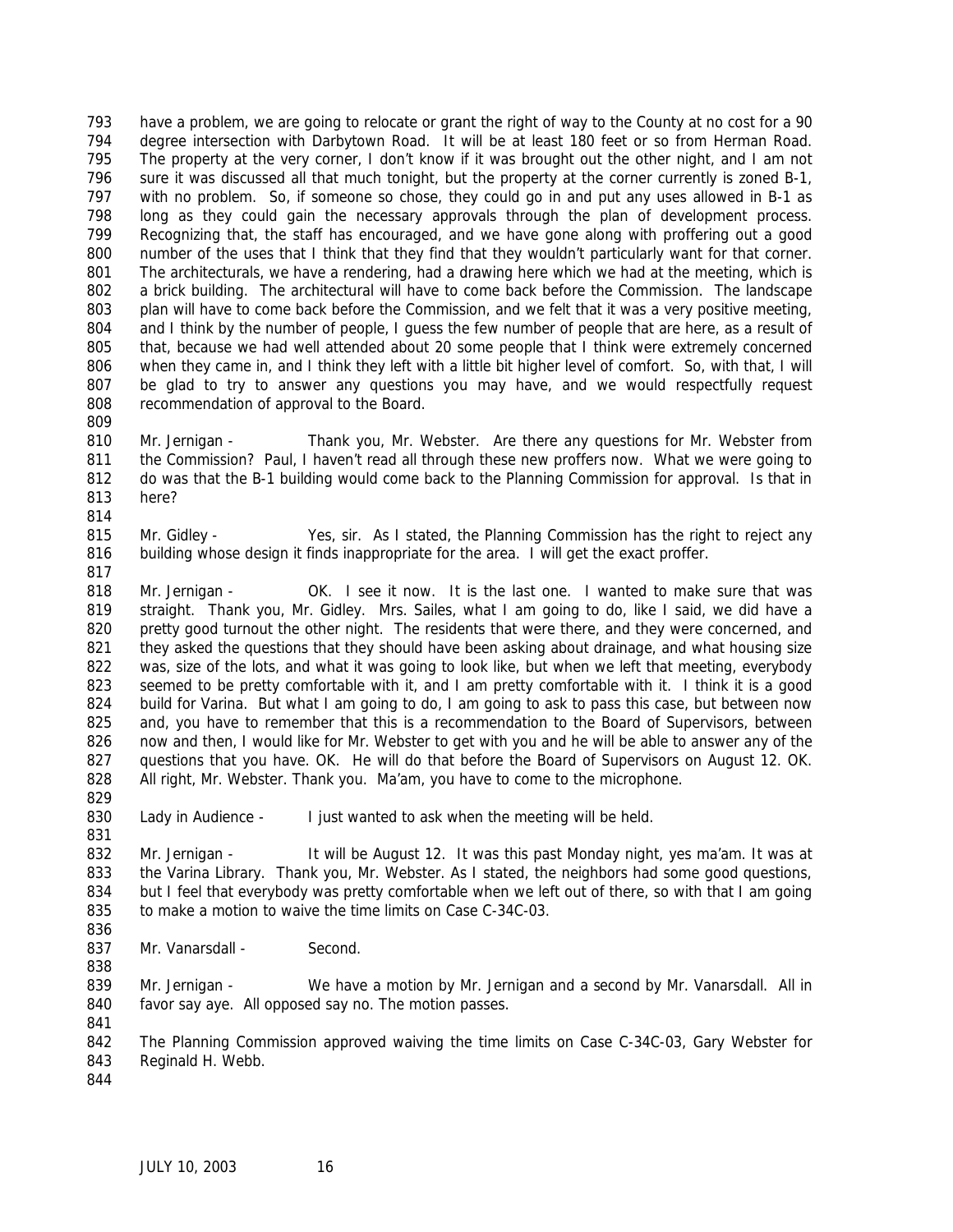845 Mr. Jernigan - And with that I will move for approval of Zoning Case C-34C-03 to the 846 Board of Supervisors for their approval. 848 Mr. Vanarsdall - Second. Mr. Jernigan - We have a motion by Mr. Jernigan and a second by Mr. Vanarsdall. All in favor say aye. All opposed say no. The ayes have it. The motion passes. **REASON:** Acting on a motion by Mr. Jernigan, seconded by Mr. Vanarsdall, the Planning Commission voted 5-0 (one abstention) to recommend that the Board of Supervisors **grant** the request because it would not adversely affect the adjoining area if properly developed as proposed and the proffered conditions will provide for a higher quality of development than would otherwise be possible. Mr. Marlles - Yes, sir, Mr. Chairman. The next item on the agenda is approval of minutes for the Planning Commission meeting on June 12, 2003. Mr. Jernigan - Are there any corrections to the minutes of June 12, 2003? 864 Mr. Vanarsdall - Not from me. Mr. Archer. 866 Mr. Archer - Mr. Chairman, I was not at that meeting, so any remark in here that is attributed to me I respectfully request that it be deleted. 869 Mr. Vanarsdall - With that I make a motion that we approve the minutes. 871 Mr. Taylor - And I will second it. 873 Mr. Jernigan - We have a motion by Mr. Vanarsdall to approve the minutes and a second 874 by Mr. Taylor. All in favor say aye. All opposed say no. The motion passes. The minutes are approved. 877 Mr. Marlles - The next item is presented by staff. It is a request to set a work session on July 23, 2003, on a proposed Zoning Ordinance Amendment to regulate the height of stage towers or fly towers in residential districts. These are the structures that store the scenery in between performances. We have had one example of a stage tower that has been constructed in 881 Mrs. Ware's district that was fairly close to a residential district. I think the general consensus is 882 that these structures, which are currently excluded from the height requirements, should not be 883 that close to a residential area, so staff has prepared a draft. **Discussion:** The request is to set a work session (July 23, 2003) to consider a proposed amendment to the Zoning Ordinance regarding permitted height of stage towers in residential districts. Mr. Vanarsdall - What was on the stage? What was the performance? 891 Mrs. Ware - It is a fly tower. It brings scenery up into it so they drop it all at one time. 893 Mr. Vanarsdall - When I first read it in the program, I thought it was about the stage, like Wells Fargo stuff. 896 Mr. Jernigan - Do you want to set a work session, Mr. Secretary?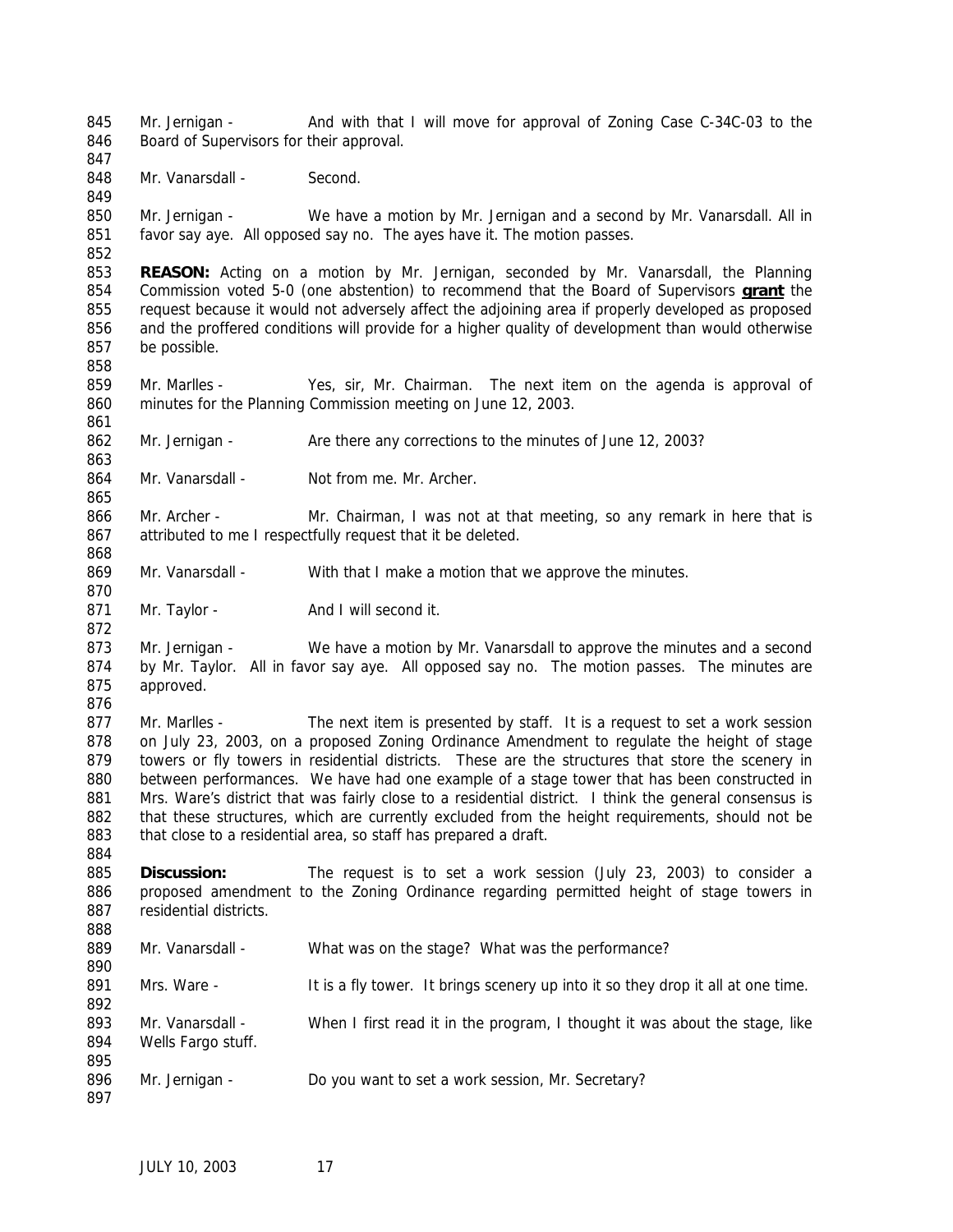Mr. Marlles - Yes sir, on July 23, 2003, yes, sir. That is after the POD meeting. 900 Mr. Vanarsdall - That is on a Wednesday. 902 Mr. Taylor - That would be after the POD meeting? Mr. Marlles - Yes sir, it probably would be following the POD meeting. Mr. Jernigan - All right, do we have a motion to set a work session for July 23, 2003? Mr. Taylor - I move that we have a work session after the POD meeting on July 23, 2003. 911 Mr. Jernigan - I will second it. We have a motion by Mr. Taylor and a second by Mr. 912 Jernigan. All in favor say aye. All opposed say no. The motion passes. I would like to welcome our sitting Board member from the Board of Supervisors. 915 Mr. Glover - And I'd like to tell you that this is the season of local elections, and I was at Jim Donati's Kick-Off tonight for his campaign for re-election and proud of it. I missed the first 917 45 minutes and you all got through everything we had here. Either I was an hour slow getting here, or you all were very efficient. I don't know which it was. It was a nice Kick-Off to a campaign. Whether we like it or not, we do have to get elected. Mr. Marlles - Mr. Chairman, the next item is that staff is requesting the Commission to set a work session for September 11, 2003 to discuss the proposed Land Use Plan Amendment for 923 the Church/Pump Roads Study Area. I think the Commission is aware that over the past year, staff has been working on a study of this area, and again, this would be a work session to brief the Commission on that study. **Discussion:** Set work session (September 11, 2003) to discuss proposed Land Use Plan 928 amendment for the Church/ Pump Roads Study Area. Mr. Jernigan - Mr. Secretary, what time would you like to have that meeting? Mr. Marlles - This is, I believe, would be just prior to the meeting, Mr. Chairman. 934 Mr. Jernigan - Is this going to be a dinner? So we want this to be a 5:30 p.m. meeting? Do we have a motion to set a work session for September 11, 2003. 937 Mr. Vanarsdall - So moved. 939 Mr. Taylor - Second. 941 Mr. Jernigan - We have a motion by Mr. Vanarsdall and a second by Mr. Taylor for a work session on September 11, 2003, at 5:30 p.m. All in favor say aye. All opposed say no. The motion passes. Mr. Marlles - Mr. Chairman, the last item, although it is that staff is requesting the Commission to schedule a briefing on the O/S District on your July 23 agenda. This is what I believe will be the first of a number of briefings that staff would like to present on different aspects 948 of the zoning ordinance, and possibly other planning related topics. I think the Commission is aware that there are certain districts and certain sections of the zoning ordinance that we don't deal with very often. We also have had some new members of the Commission join us over the